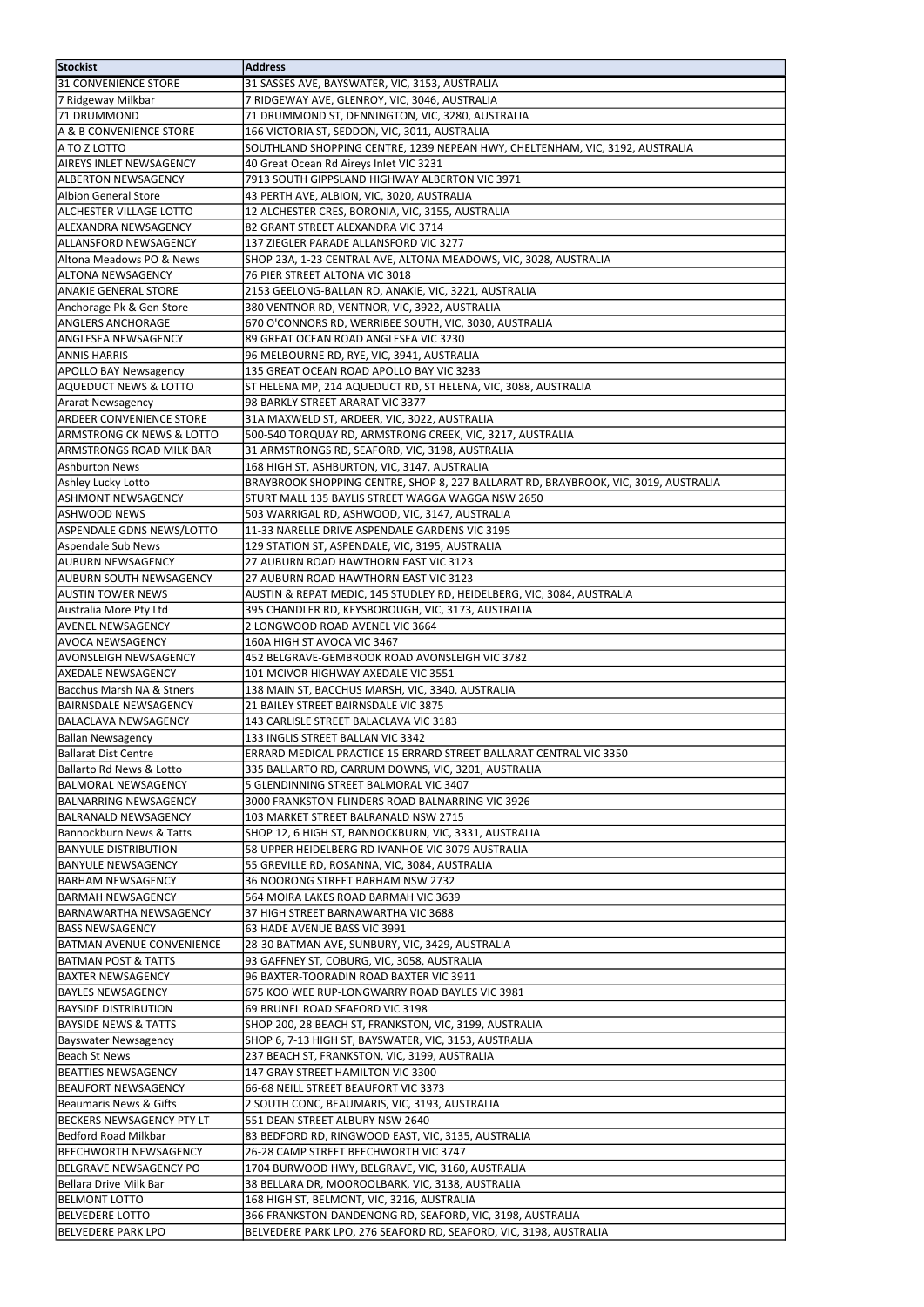| <b>BENALLA NEWSAGENCY</b>            | 41-45 BRIDGE STREET BENALLA VIC 3672                              |
|--------------------------------------|-------------------------------------------------------------------|
|                                      |                                                                   |
| BENAMBRA NEWSAGENCY                  | 27 GIBBO STREET BENAMBRA VIC 3900                                 |
| BENNETTSWOOD DISTRIBUTION            | 2 YELLOW BOX LANE BURWOOD VIC 3125                                |
| BENNETTSWOOD NEWSAGENCY              | 79 STATION ST, BURWOOD, VIC, 3125, AUSTRALIA                      |
| BENTLEIGH N/A                        | 359 CENTRE ROAD BENTLEIGH VIC 3204                                |
| <b>BERRIGAN FUELS AND NEWS</b>       | 160-162 JERILDERIE STREET BERRIGAN NSW 2712                       |
| <b>BERWICK NEWSAGENCY</b>            | 29-31 HIGH STREET BERWICK VIC 3806                                |
| <b>BEULAH NEWSAGENCY</b>             | 68 PHILLIPS STREET BEULAH VIC 3395                                |
|                                      |                                                                   |
| <b>IBEVERIDGE NEWSAGENCY</b>         | 500 OLD HUME HIGHWAY BEVERIDGE VIC 3753                           |
| <b>BIRCHIP NEWSAGENCY</b>            | 53-55 CUMMING AVENUE BIRCHIP VIC 3483                             |
| BIRREGURRA NEWSAGENCY                | 59-61 MAIN STREET BIRREGURRA VIC 3242                             |
| <b>BITTERN LPO</b>                   | SHOP 9, 2432 FRANKSTON-FLINDERS RD, BITTERN, VIC, 3918, AUSTRALIA |
| <b>BLACK ROCK CONV STR</b>           | 185 BLUFF RD, BLACK ROCK, VIC, 3193, AUSTRALIA                    |
| <b>BLACK ROCK NEWS &amp; LOTTO</b>   | 606 BALCOMBE RD, BLACK ROCK, VIC, 3193, AUSTRALIA                 |
| <b>BLACKBURN NEWSAGENCY</b>          | 116 S Parade Blackburn VIC 3130                                   |
|                                      |                                                                   |
| BLACKBURN SOUTH LPO                  | 118 CANTERBURY RD, BLACKBURN SOUTH, VIC, 3130, AUSTRALIA          |
| <b>BLAIRGOWRIE POST OFFICE</b>       | 2849 POINT NEPEAN RD, BLAIRGOWRIE, VIC, 3942, AUSTRALIA           |
| <b>IBLANE'S NEWSAGENCY</b>           | 164 MURRAY STREET COLAC VIC 3250                                  |
| <b>BONNIE DOON NEWSAGENCY</b>        | BONNIE DOON GENERAL STORE 10 BON CRESCENT BONNIE DOON VIC 3720    |
| BOOLARRA NEWSAGENCY                  | 9-11 TARWIN STREET BOOLARRA VIC 3870                              |
| <b>BOORT NEWSAGENCY</b>              | 80-82 GODFREY STREET BOORT VIC 3537                               |
| <b>BORDER NEWSAGENCY</b>             | 631 GLEN HUNTLY ROAD CAULFIELD VIC 3162                           |
|                                      |                                                                   |
| <b>BORONIA MALL NEWSAGENCY</b>       | U1, 50 DORSET SQ, BORONIA, VIC, 3155, AUSTRALIA                   |
| BORONIA VILLAGE NEWSAGENC            | 163 BORONIA ROAD BORONIA VIC 3155                                 |
| <b>BOX HILL SOUTH NEWSAGENCY</b>     | 870 CANTERBURY ROAD BOX HILL SOUTH VIC 3128                       |
| Braybrook News & Lotto               | 127 SOUTH RD, BRAYBROOK, VIC, 3019, AUSTRALIA                     |
| <b>BRENNAN'S NEWSAGENCY</b>          | 82 Murray St Piangil 3597 VIC                                     |
| <b>BRENTFORD SQUARE N/A</b>          | 29-31 BRENTFORD SQUARE FOREST HILL VIC 3131                       |
| Brentwood Milk Bar                   | 24 BEMERSYDE DR, BERWICK, VIC, 3806, AUSTRALIA                    |
|                                      |                                                                   |
| <b>BRIAR HILL NEWSAGENCY</b>         | 111 MOUNTAIN VIEW ROAD BRIAR HILL VIC 3088                        |
| <b>BRIDGE ROAD NEWSAGENCY</b>        | 308A BRIDGE ROAD RICHMOND VIC 3121                                |
| <b>BRIDGEWATER BAKE HOUSE</b>        | 6 MAIN STREET BRIDGEWATER ON LODDON VIC 3516                      |
| <b>BRIGHT NEWSAGENCY</b>             | 28 IRELAND STREET BRIGHT VIC 3741                                 |
| <b>BRIGHT SUB 01</b>                 | 28 IRELAND STREET BRIGHT VIC 3741                                 |
| <b>BRIGHTON BEACH NEWSAGENCY</b>     | 110 WERE STREET BRIGHTON VIC 3186                                 |
|                                      |                                                                   |
| <b>BRIGHTON EAST MILK BAR</b>        | 131 THOMAS ST, BRIGHTON EAST, VIC, 3187, AUSTRALIA                |
| <b>BRIGHTON EAST N/A</b>             | 613 HAMPTON ST, BRIGHTON, VIC, 3186, AUSTRALIA                    |
| <b>BROADFORD NEWSAGENCY</b>          | 67 HIGH ST, BROADFORD, VIC, 3658, AUSTRALIA                       |
| <b>Bruce Clough Motors</b>           | 1975 PRINCES HIGHWAY NAR NAR GOON NORTH VIC 3812                  |
| <b>BRUCES DISTRIBUTION</b>           | 54 HOWLEYS ROAD NOTTING HILL VIC 3168                             |
| <b>BRUNSWICK WEST POST&amp;LOTTO</b> | 53 MELVILLE RD, BRUNSWICK WEST, VIC, 3055, AUSTRALIA              |
| <b>BRUTHEN NEWSAGENCY</b>            | 54 MAIN STREET BRUTHEN VIC 3885                                   |
|                                      |                                                                   |
| <b>BUCHAN NEWSAGENCY</b>             | 57 MAIN ROAD BUCHAN VIC 3885                                      |
| Bulleen Plaza News&Lotto             | 21B/83 MANNINGHAM RD, BULLEEN, VIC, 3105, AUSTRALIA               |
| <b>BUNDOORA CENTRE N/A</b>           | SHOP 3, 39 PLENTY RD, BUNDOORA, VIC, 3083, AUSTRALIA              |
| <b>BUNDOORA NEWSAGENCY</b>           | 39 PLENTY ROAD BUNDOORA VIC 3083                                  |
| <b>BUNGAREE NEWSAGENCY</b>           | 1 MAIN RD BUNGAREE VIC 3352 AUSTRALIA                             |
| <b>Burnley Newsagency</b>            | 375 BURNLEY ST, RICHMOND, VIC, 3121, AUSTRALIA                    |
| <b>BURNSIDE LOTTO AND NEWS</b>       | SHOP 14, 15-25 WESTWOOD DR, BURNSIDE, VIC, 3023, AUSTRALIA        |
|                                      |                                                                   |
| Burnt Bridge News & Tatts            | SHOP 8, 434 MAROONDAH HWY, CROYDON, VIC, 3136, AUSTRALIA          |
| <b>BURTONS - NYAH PO</b>             | 88 STRADBROKE AVENUE NYAH VIC 3594                                |
| BURWOOD AUTH. NEWSAGENCY             | 1394 TOORAK ROAD CAMBERWELL VIC 3124                              |
| <b>BYRNE'S DISTRIBUTION</b>          | 660 BURWOOD RD HAWTHORN EAST VIC 3123 AUSTRALIA                   |
| <b>BYRNESIDE NEWSAGENCY</b>          | 15-25 WESTWOOD DRIVE BURNSIDE VIC 3023                            |
| CAMPERDOWN NEWSAGENCY VIC            | 211 MANIFOLD STREET CAMPERDOWN VIC 3260                           |
| CANN RIVER NEWSAGENCY                | 14 PRINCES HIGHWAY CANN RIVER VIC 3890                            |
|                                      |                                                                   |
| Canterbury Gardens Lotto             | U8, 17-39 CANTERBURY RD, BAYSWATER NORTH, VIC, 3153, AUSTRALIA    |
| CANTERBURY NEWSAGENCY                | 104 MALING ROAD CANTERBURY VIC 3126                               |
| Capel Sound General Store            | 1609-1611 POINT NEPEAN RD CAPEL SOUND, VIC, 3940, AUSTRALIA       |
| CARDIGAN CELLARS MART                | 101B CARDIGAN RD, MOOROOLBARK, VIC, 3138, AUSTRALIA               |
| <b>CARISBROOK NEWSAGENCY</b>         | 20 GREEN STREET CARISBROOK VIC 3464                               |
| <b>CARRUM DOWNS subnews</b>          | 100 HALL ROAD CARRUM DOWNS VIC 3201                               |
| CARRUM N/A                           | 514 STATION STREET CARRUM VIC 3197                                |
|                                      |                                                                   |
| <b>CASEY News &amp; Lotto</b>        | 400 CRANBOURNE ROAD NARRE WARREN SOUTH VIC 3805                   |
| <b>CASTERTON NEWSAGENCY</b>          | 76 HENTY STREET CASTERTON VIC 3311                                |
| CASTLEMAINE NEWSAGENCY               | 45 MOSTYN STREET CASTLEMAINE VIC 3450                             |
| CAULFIELD NEWSAGENCY                 | 14 DERBY ROAD CAULFIELD EAST VIC 3145                             |
| Caulfield Park Lotto                 | 122 HAWTHORN RD, CAULFIELD NORTH, VIC, 3161, AUSTRALIA            |
| CENTRAL GARAGE                       | 22 CARRINGTON STREET DARLINGTON POINT NSW 2706                    |
| CENTRAL LOTTO ALTONA MDWS            | 1-23 CENTRAL AVE, ALTONA MEADOWS, VIC, 3028, AUSTRALIA            |
|                                      |                                                                   |
| <b>CENTRAL WEST NEWSAGENCY</b>       | SHOP 35, 67 ASHLEY ST, BRAYBROOK, VIC, 3019, AUSTRALIA            |
| Centre Road Lotto & News             | 1473 CENTRE RD, CLAYTON, VIC, 3168, AUSTRALIA                     |
| CENTREFIELD NEWSAGENCY               | 939-941 CENTRE ROAD BENTLEIGH EAST VIC 3165                       |
| CENTREWAY LOTTO & N/A                | 135 UPPER HEIDELBERG RD, IVANHOE, VIC, 3079, AUSTRALIA            |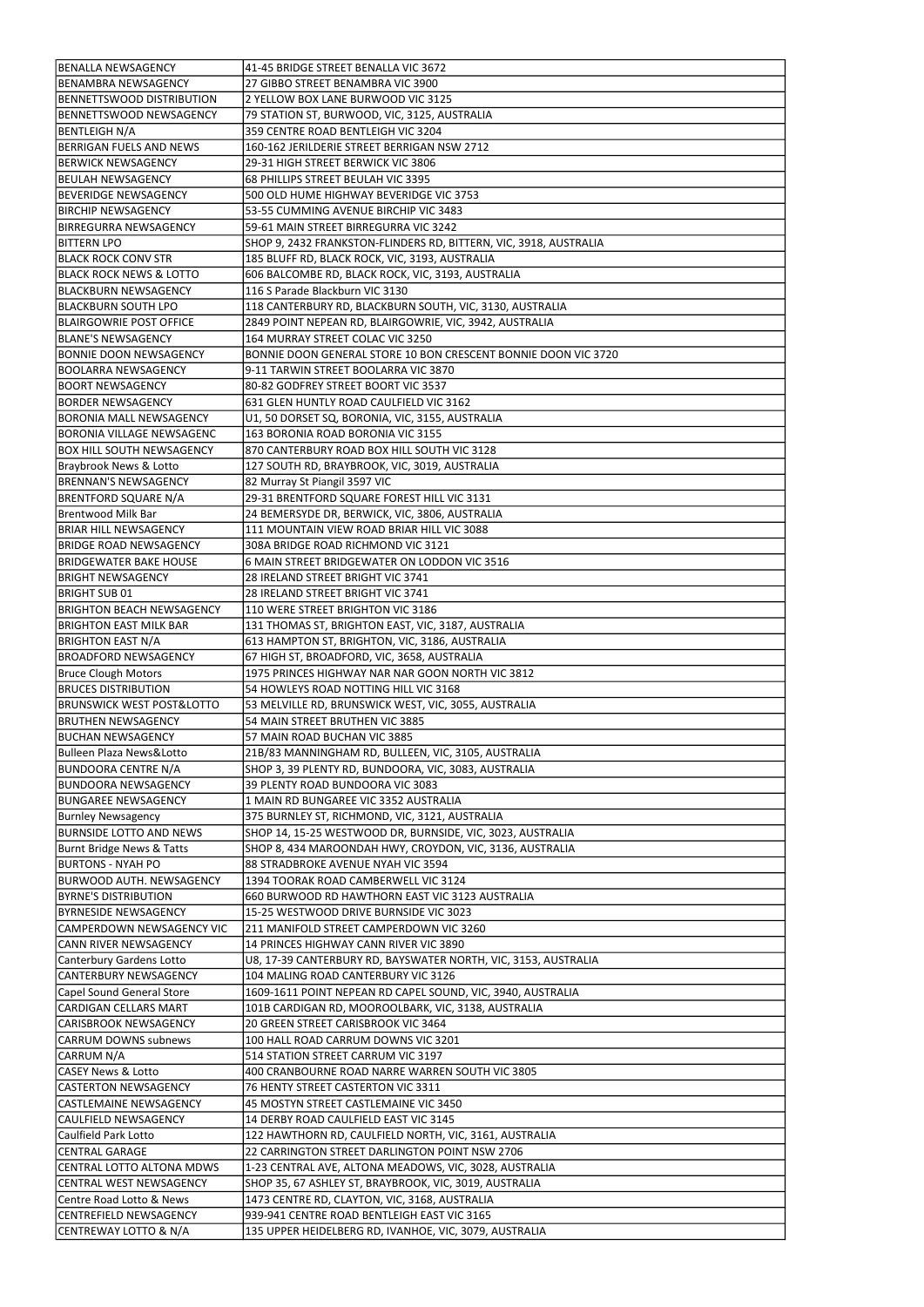| <b>CENTREWAY NEWS &amp; LOTTO</b>    | 59 WYONG ST, KEILOR EAST, VIC, 3033, AUSTRALIA                                             |
|--------------------------------------|--------------------------------------------------------------------------------------------|
| <b>CHADSTONE NEWSAGENCY</b>          | 1341 DANDENONG RD, CHADSTONE, VIC, 3148, AUSTRALIA                                         |
|                                      | 11 COMMERCIAL STREET MOUNT GAMBIER SA 5290                                                 |
| <b>CHAPMAN'S NEWSAGENCY</b>          |                                                                                            |
| <b>CHARLTON NEWSAGENCY</b>           | 69 HIGH STREET CHARLTON VIC 3525                                                           |
| CHARNWOOD NEWSAGENCY                 | 4 ALDCORN PLACE CHARNWOOD ACT 2615                                                         |
| Chelsea Heights sub                  | 195 THAMES PROMENADE CHELSEA HEIGHTS VIC 3196                                              |
| CHELSEA N/A                          | 403 NEPEAN HIGHWAY CHELSEA VIC 3196                                                        |
| CHELTENHAM NEWSAGENCY                | 332-334 CHARMAN ROAD CHELTENHAM VIC 3192                                                   |
| <b>CHESTERVILLE NEWSAGENCY</b>       | 299 CHESTERVILLE ROAD BENTLEIGH EAST VIC 3165                                              |
| Chirnside Lotto                      | CHIRNSIDE PARK SHOPPING CENTRE, SHOP 643, 239-241 MAROONDAH HWY, CHIRNSIDE PARK, VIC, 3116 |
| Cignall Boronia Junction             | SHOP 6, 123 BORONIA RD, BORONIA, VIC, 3155, AUSTRALIA                                      |
| <b>CIGNALL BRADY ROAD</b>            | 46 BRADY RD, DANDENONG NORTH, VIC, 3175, AUSTRALIA                                         |
|                                      |                                                                                            |
| <b>CIGNALL FRANKSTON</b>             | 8 THOMPSON ST, FRANKSTON, VIC, 3199, AUSTRALIA                                             |
| Circle News & Lotto                  | 63 THE CIRCLE, ALTONA NORTH, VIC, 3025, AUSTRALIA                                          |
| <b>CIVIC PARADE CONV STORE</b>       | 43A CIVIC PDE, ALTONA, VIC, 3018, AUSTRALIA                                                |
| <b>CLARENDON NEWSAGENCY</b>          | 99 THISTLETHWAITE STREET SOUTH MELBOURNE VIC 3205                                          |
| <b>CLARINDA LOTTO NEWS POST</b>      | SHOP 3, 67 BOURKE RD, CLARINDA, VIC, 3169, AUSTRALIA                                       |
| <b>l</b> CLAYTON NEWSAGENCY          | 345 CLAYTON ROAD CLAYTON VIC 3168                                                          |
| <b>CLIFTON HILL NEWSAGENCY</b>       | 316 QUEENS PDE, FITZROY NORTH, VIC, 3068, AUSTRALIA                                        |
| <b>CLUNES NEWSAGENCY</b>             | 49 FRASER STREET CLUNES VIC 3370                                                           |
| <b>CLYDE NEWSAGENCY</b>              | 18 RAILWAY ROAD CLYDE VIC 3978                                                             |
| <b>COBDEN NEWSAGENCY</b>             | 19A CURDIE STREET COBDEN VIC 3266                                                          |
| COBRAM NEWSAGENCY                    | 43-45 BANK STREET COBRAM VIC 3644                                                          |
|                                      |                                                                                            |
| COBURG HUB TATTS                     | 403 SYDNEY RD, COBURG, VIC, 3058, AUSTRALIA                                                |
| <b>COHUNA NEWSAGENCY</b>             | 87A KING GEORGE STREET COHUNA VIC 3568                                                     |
| COLAC EAST NEWSAGENCY                | 62-64 MURRAY STREET COLAC VIC 3250                                                         |
| COLAC WEST NEWSAGENCY                | 420-422 MURRAY STREET COLAC VIC 3250                                                       |
| COLBINABBIN NEWSAGENCY               | 3 MITCHELL STREET COLBINABBIN VIC 3559                                                     |
| Coldstream LPO & NA                  | SHOP 3&4, 670 MAROONDAH HWY, COLDSTREAM, VIC, 3770, AUSTRALIA                              |
| COLEMAN CONVENIENCE STORE            | 96 COLEMAN RD, BORONIA, VIC, 3155, AUSTRALIA                                               |
| Collins PI News & Lotto              | SHOP 63-64, 45 COLLINS ST, MELBOURNE, VIC, 3000, AUSTRALIA                                 |
| COLLINSVIEW PTY LTD                  | 31-33 MILTHORPE ST OAKLANDS NSW 2646 AUSTRALIA                                             |
| CONGUPNA GENERAL STORE               | 3603 KATAMATITE-SHEPPARTON MAIN ROAD CONGUPNA VIC 3633                                     |
| <b>COOK AND YOUNG</b>                | WESTFIELD SHOPPING CENTRE, SHOP 1180, 95-97 MALOP ST, GEELONG, VIC, 3220                   |
|                                      |                                                                                            |
| COPPERFIELD MILKBAR                  | 17 INGOLDSBY CT, DELAHEY, VIC, 3037, AUSTRALIA                                             |
| CORINELLA NEWSAGENCY                 | 48-54 SMYTHE STREET CORINELLA VIC 3984                                                     |
| CORIO VILLAGE NEWSAGENCY             | 57 BACCHUS MARSH ROAD CORIO VIC 3214                                                       |
| Corner MilkBar                       | 30 ROBERTS RD, AIRPORT WEST, VIC, 3042, AUSTRALIA                                          |
| CORONET BAY NEWSAGENCY               | 100 CUTTY SARK ROAD CORONET BAY VIC 3984                                                   |
| COROROOKE NEWSAGENCY                 | 540 CORANGAMITE LAKE ROAD COROROOKE VIC 3254                                               |
| CORRYONG NEWSAGENCY                  | 43-45 HANSON STREET CORRYONG VIC 3707                                                      |
| COSY NOOK BATE & TACKLE              | 2 SYDENHAM INLET ROAD BEMM RIVER VIC 3889                                                  |
| COTHAM NEWSAGENCY                    | 97-101 COTHAM ROAD KEW VIC 3101                                                            |
| COWES NEWSAGENCY                     | 44-46 THOMPSON AVENUE COWES VIC 3922                                                       |
| <b>CRANBOURNE NEWSAGENCY</b>         | 101-105 CAMERON STREET CRANBOURNE VIC 3977                                                 |
| <b>CRESWICK NEWSAGENCY</b>           | 65 ALBERT STREET CRESWICK VIC 3363                                                         |
|                                      |                                                                                            |
| <b>CRIB POINT MILK BAR</b>           | 182 STONY POINT RD CRIB POINT VIC 3919 AUSTRALIA                                           |
| <b>CRIB POINT NEWSAGENCY</b>         | 182 STONY POINT ROAD CRIB POINT VIC 3919                                                   |
| <b>CROYDON CENTRL NEWS&amp;LOTTO</b> | SHOP 19, 5-15 KENT AVE, CROYDON, VIC, 3136, AUSTRALIA                                      |
| <b>CROYDON HILL POST OFFICE</b>      | U1, 48 MCADAM SQ, CROYDON, VIC, 3136, AUSTRALIA                                            |
| <b>CROYDON LOTTO</b>                 | 108 MAIN ST, CROYDON, VIC, 3136, AUSTRALIA                                                 |
| CROYDON NEWSAGENCY VIC               | 158 MAIN ST Croydon 3136 VIC                                                               |
| <b>CROYDON NORTH NEWSAGENCY</b>      | 5 EXETER RD, CROYDON NORTH, VIC, 3136, AUSTRALIA                                           |
| CULGOA COMMUNITY CO-OPERA            | BEHIND 35 MAIN STREET 35A MAIN STREET CULGOA VIC 3530                                      |
| DJ&JMLOW                             | 142 LACHLAN STREET HAY NSW 2711                                                            |
| D W & K J SIMPSON                    | 249 CRESSY STREET DENILIQUIN NSW 2710                                                      |
| Dallas Mews & Lotto                  | 22 DARGIE CT, DALLAS, VIC, 3047, AUSTRALIA                                                 |
| DANDENONG EAST AUST POST             | 106 HERBERT ST, DANDENONG, VIC, 3175, AUSTRALIA                                            |
|                                      |                                                                                            |
| DANDENONG KIOSK                      | 1 FOSTER ST, DANDENONG, VIC, 3175, AUSTRALIA                                               |
| DANDENONG NTH LOTTO&NEWS             | 56 MENZIES AVE, DANDENONG NORTH, VIC, 3175, AUSTRALIA                                      |
| DARETON NEWSAGENCY                   | 29-37 TAPIO ST DARETON NSW 2717 AUSTRALIA                                                  |
| DARLING DISTRIBUTION                 | 207 DARLING ROAD MALVERN EAST VIC 3145                                                     |
| DARNUM NEWSAGENCY                    | 1 CROPLEY STREET DARNUM VIC 3822                                                           |
| DARTMOOR NEWSAGENCY                  | GREENHAM STREET DARTMOOR VIC 3304 AUSTRALIA                                                |
| DAYLESFORD NEWSAGENCY                | 45 VINCENT STREET DAYLESFORD VIC 3460                                                      |
| DAYLESFORD SUB 10                    | 45 VINCENT STREET DAYLESFORD VIC 3460                                                      |
| <b>DAYLESFORD SUB 4</b>              | 45 VINCENT STREET DAYLESFORD VIC 3460                                                      |
| <b>DEER PARK LOTTO &amp; LPO</b>     | 827A-827B BALLARAT RD, DEER PARK, VIC, 3023, AUSTRALIA                                     |
| Dendy Post & Lotto                   | SHOP 2, 770 HAMPTON ST, BRIGHTON, VIC, 3186, AUSTRALIA                                     |
| <b>DENDY VILLAGE CELLERS</b>         | 765 HAMPTON ST, BRIGHTON, VIC, 3186, AUSTRALIA                                             |
|                                      | 20 MAIN STREET DERRINALLUM VIC 3325                                                        |
| DERRINALLUM NEWSAGENCY               |                                                                                            |
| <b>DEVON RD CONV STORE</b>           | 22 DEVON RD, PASCOE VALE, VIC, 3044, AUSTRALIA                                             |
| DIAMOND CREEK N/A                    | 62A MAIN HURSTBRIDGE RD, DIAMOND CREEK, VIC, 3089, AUSTRALIA                               |
| Diggers Rest News                    | 76 OLD CALDER HWY, DIGGERS REST, VIC, 3427, AUSTRALIA                                      |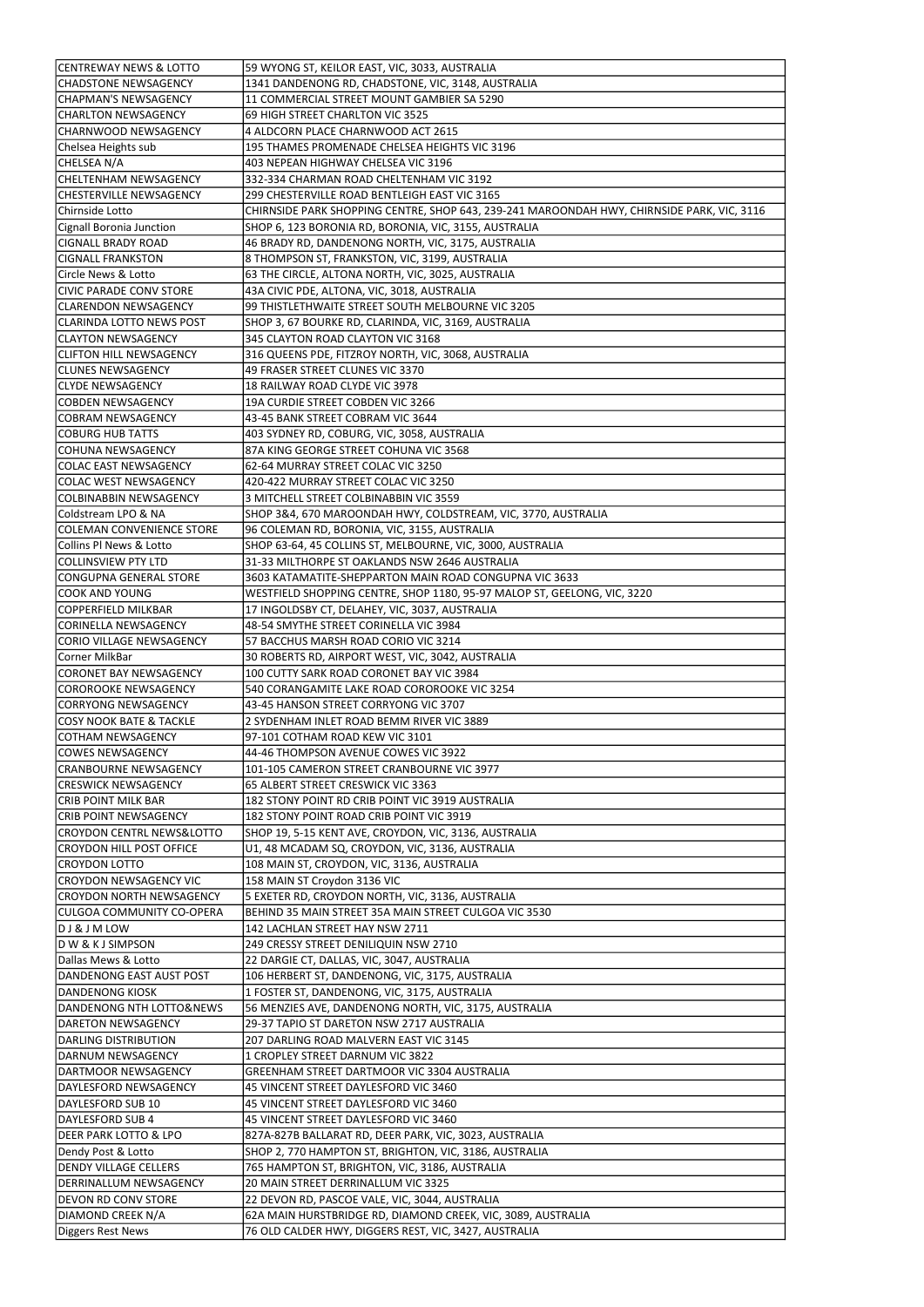| <b>DINGEE NEWSAGENCY</b>                                           | 18 MACK STREET DINGEE VIC 3571                                                                                            |
|--------------------------------------------------------------------|---------------------------------------------------------------------------------------------------------------------------|
| <b>DINGLEY NEWSAGENCY</b>                                          | 79 CENTRE DANDENONG ROAD DINGLEY VILLAGE VIC 3172                                                                         |
| <b>DIRECT CHEMIST CHELTENHAM</b>                                   | 227 WARRIGAL RD, CHELTENHAM, VIC, 3192, AUSTRALIA                                                                         |
| Discount Stationers                                                | 81 SEPARATION ST, BELL PARK, VIC, 3215, AUSTRALIA                                                                         |
| DOMAIN NEWSAGENCY                                                  | 401-405 SWANSTON STREET MELBOURNE VIC 3000                                                                                |
| DONALD NEWSAGENCY                                                  | 37-39 HAMMILL STREET DONALD VIC 3480                                                                                      |
| DOOKIE NEWSAGENCY                                                  | 60-62 MARY STREET DOOKIE VIC 3646                                                                                         |
| <b>IDORSET CONVENIENCE STORE</b>                                   | 500 DORSET RD, CROYDON SOUTH, VIC, 3136, AUSTRALIA                                                                        |
| DOVETON NEWS & LOTTO                                               | 7 AUTUMN PL, DOVETON, VIC, 3177, AUSTRALIA                                                                                |
| Driscolls milk bar                                                 | 29 DRISCOLLS RD, KEALBA, VIC, 3021, AUSTRALIA                                                                             |
| DROMANA NEWSAGENCY                                                 | 177 POINT NEPEAN ROAD DROMANA VIC 3936                                                                                    |
| <b>DROUIN NEWSAGENCY</b>                                           | 93-95 PRINCES WAY DROUIN VIC 3818                                                                                         |
| Drysdale Lotto                                                     | SHOP 8, 10 WYNDHAM ST, DRYSDALE, VIC, 3222, AUSTRALIA                                                                     |
| <b>DRYSDALE NEWSAGENCY</b>                                         | 12-14 HIGH STREET DRYSDALE VIC 3222                                                                                       |
| DUNDAS STREET MILKBAR                                              | 372 DUNDAS ST, RYE, VIC, 3941, AUSTRALIA                                                                                  |
| Dunearn Post Office                                                | 1 DUNEARN RD, DANDENONG NORTH, VIC, 3175, AUSTRALIA<br>93 PARKER STREET DUNKELD VIC 3294                                  |
| DUNKELD NEWSAGENCY<br><b>EAGLEMONT NEWSAGENCY</b>                  | 68 SILVERDALE ROAD EAGLEMONT VIC 3084                                                                                     |
| <b>East Bentleigh Tatts&amp;News</b>                               |                                                                                                                           |
| least boundary RD LOTTO                                            | 761 CENTRE RD, BENTLEIGH EAST, VIC, 3165, AUSTRALIA<br>SHOP 1, 251 EAST BOUNDARY RD, BENTLEIGH EAST, VIC, 3165, AUSTRALIA |
| EAST BRUNSWICK NEWS&LOTTO                                          | 167 LYGON ST, BRUNSWICK EAST, VIC, 3057, AUSTRALIA                                                                        |
| EAST BURWOOD NEWSAGENCY                                            | U13, 10-40 BURWOOD HWY, BURWOOD EAST, VIC, 3151, AUSTRALIA                                                                |
| lEAST GEELONG NEWSAGENCY                                           | 78 GARDEN ST, EAST GEELONG, VIC, 3219, AUSTRALIA                                                                          |
| <b>EAST KEW NEWSPAPER DEL</b>                                      | 386 BALWYN ROAD BALWYN NORTH VIC 3104                                                                                     |
| EAST UNITED DIST P/L                                               | 62A MAIN HURSTBRIDGE ROAD DIAMOND CREEK VIC 3089                                                                          |
| <b>EASTERN HOME DELIVERY</b>                                       | 50-54 HOWLEYS ROAD NOTTING HILL VIC 3168                                                                                  |
| EASTFIELD NEWSAGENCY                                               | 7 THE MALL CROYDON SOUTH VIC 3136                                                                                         |
| ECHUCA NEWSAGENCY                                                  | 161 HARE STREET ECHUCA VIC 3564                                                                                           |
| <b>EDEN NEWSAGENCY</b>                                             | 138 IMLAY STREET EDEN NSW 2551                                                                                            |
| EDENHOPE NEWSAGENCY                                                | 57-61 ELIZABETH STREET EDENHOPE VIC 3318                                                                                  |
| <b>EDGAR'S BOOKS &amp; NEWS</b>                                    | 55 MURPHY STREET WANGARATTA VIC 3677                                                                                      |
| ledithvale general store                                           | EDITHVALE GENERAL STORE, 40 MUNRO AVE, EDITHVALE, VIC, 3196, AUSTRALIA                                                    |
| EDITHVALE N/A                                                      | 253 NEPEAN HIGHWAY EDITHVALE VIC 3196                                                                                     |
| <b>EILDON WEIR NEWSAGENCY</b>                                      | MAIN STREET ELDON WEIR VIC 3713 AUSTRALIA                                                                                 |
| <b>ELLIMINYT NEWSAGENCY</b>                                        | 169 MAIN STREET ELLIMINYT VIC 3250                                                                                        |
| <b>ELMORE NEWSAGENCY</b>                                           | 46 RAILWAY ROAD ELMORE VIC 3558                                                                                           |
| <b>ELPHINSTONE NEWSAGENCY</b>                                      | 10 DOVETON STREET ELPHINSTONE VIC 3448                                                                                    |
| <b>ELSTERNWICK NEWS &amp; LOTTO</b>                                | 444 GLEN HUNTLY RD, ELSTERNWICK, VIC, 3185, AUSTRALIA                                                                     |
| leltham newsagency                                                 | 963 MAIN ROAD ELTHAM VIC 3095                                                                                             |
| Elwood News & Lotto                                                | 105 ORMOND RD, ELWOOD, VIC, 3184, AUSTRALIA                                                                               |
| <b>EMERALD NEWSAGENCY</b><br><b>EMPIRE STREET MILK BAR</b>         | 4-8 KILVINGTON DRIVE EMERALD VIC 3782<br>2 EMPIRE ST, FOOTSCRAY, VIC, 3011, AUSTRALIA                                     |
| <b>Endeavour Lotto &amp; News</b>                                  | ENDEAVOUR HILLS SC, SHOP 53, HEATHERTON RD, ENDEAVOUR HILLS, VIC, 3802, AUSTRALIA                                         |
| <b>ENGRIN PTY LTD</b>                                              | 6/39 Gregory Cres Lake Albert 2650 NSW                                                                                    |
| <b>ENGRIN PTY LTD</b>                                              | 6/39 Gregory Cres Lake Albert 2650 NSW                                                                                    |
| <b>EPPING PLAZA LOTTO &amp; NEWS</b>                               | EPPING PLAZA, 571-583 HIGH ST, EPPING, VIC, 3076, AUSTRALIA                                                               |
| <b>ERINBANK CONVENIENCE STOR</b>                                   | 2 VILLAGE CRES, WESTMEADOWS, VIC, 3049, AUSTRALIA                                                                         |
| <b>ESSENDON NEWSAGENCY</b>                                         | 15 ROSE STREET ESSENDON VIC 3040                                                                                          |
| <b>ESSEX CONVENIENCE STORE</b>                                     | 58 ESSEX RD, MOUNT WAVERLEY, VIC, 3149, AUSTRALIA                                                                         |
| <b>EUROA NEWSAGENCY</b>                                            | 61 BINNEY STREET EUROA VIC 3666                                                                                           |
| <b>Euston Corner Store Cafe</b>                                    | 27 MURRAY TERRACE EUSTON NSW 2737                                                                                         |
| Exeter Milk Bar                                                    | 76 EXETER RD, CROYDON NORTH, VIC, 3136, AUSTRALIA                                                                         |
| <b>FAIRWAY STREET MILK BAR</b>                                     | 2 FAIRWAY ST, FRANKSTON, VIC, 3199, AUSTRALIA                                                                             |
| <b>FANTASIA MILK BAR</b>                                           | 43 DINAH PDE, KEILOR EAST, VIC, 3033, AUSTRALIA                                                                           |
| <b>FAWKNER NEWSAGENCY</b>                                          | 54 BONWICK STREET FAWKNER VIC 3060                                                                                        |
| <b>FERGUSON ST LOTTO</b>                                           | 31 FERGUSON ST, WILLIAMSTOWN, VIC, 3016, AUSTRALIA                                                                        |
| <b>FERNTREE GULLY NEWSAGENCY</b>                                   | 69 STATION STREET FERNTREE GULLY VIC 3156                                                                                 |
| <b>FISH CREEK NEWSAGENCY</b>                                       | 25 FALLS ROAD FISH CREEK VIC 3959                                                                                         |
| <b>FITZROY NEWSAGENCY</b>                                          | 125-129 JOHNSTON STREET FITZROY VIC 3065                                                                                  |
| <b>Fiveways General Store</b><br><b>FLAGSTAFF NEWS &amp; LOTTO</b> | 105 HIGH STREET CRANBOURNE VIC 3977                                                                                       |
|                                                                    | 255 WILLIAM ST, MELBOURNE, VIC, 3000, AUSTRALIA<br>48 COOK ST, FLINDERS, VIC, 3929, AUSTRALIA                             |
| Flinders General Store                                             |                                                                                                                           |
| FOOT STREET NA & LOTTO<br><b>FORDYS MILKBAR</b>                    | 47 FOOT ST, FRANKSTON, VIC, 3199, AUSTRALIA<br>80 WINIFRED ST, OAK PARK, VIC, 3046, AUSTRALIA                             |
| <b>FOREST HILL NEWSAGENCY</b>                                      | 34 ALLONBY AVENUE FOREST HILL NSW 2651                                                                                    |
| FOREST HILL NEWSAGENCY                                             | 270 CANTERBURY RD, FOREST HILL, VIC, 3131, AUSTRALIA                                                                      |
| <b>FORREST NEWSAGENCY</b>                                          |                                                                                                                           |
|                                                                    | 33 GRANT STREET FORREST VIC 3236                                                                                          |
| <b>FOSTER NEWSAGENCY</b>                                           | 52-54 MAIN STREET FOSTER VIC 3960                                                                                         |
| FOUNTAIN GATE LOTTO                                                | FOUNTAIN GATE SHOPPING CENTRE, KSK 103A, 25-55 OVERLAND DR, NARRE WARREN, VIC, 3805                                       |
| Fountain Gate Milkbar                                              | 10 GREENRIDGE AVE, NARRE WARREN, VIC, 3805, AUSTRALIA                                                                     |
| <b>FRANKSTON SOUTH LPO</b>                                         | 58 YUILLE ST, FRANKSTON, VIC, 3199, AUSTRALIA                                                                             |
| <b>GANMAIN NEWSAGENCY</b>                                          | 97 FORD STREET GANMAIN NSW 2702                                                                                           |
| GARDENVALE AUTH N/A                                                | 168 MARTIN ST, BRIGHTON, VIC, 3186, AUSTRALIA                                                                             |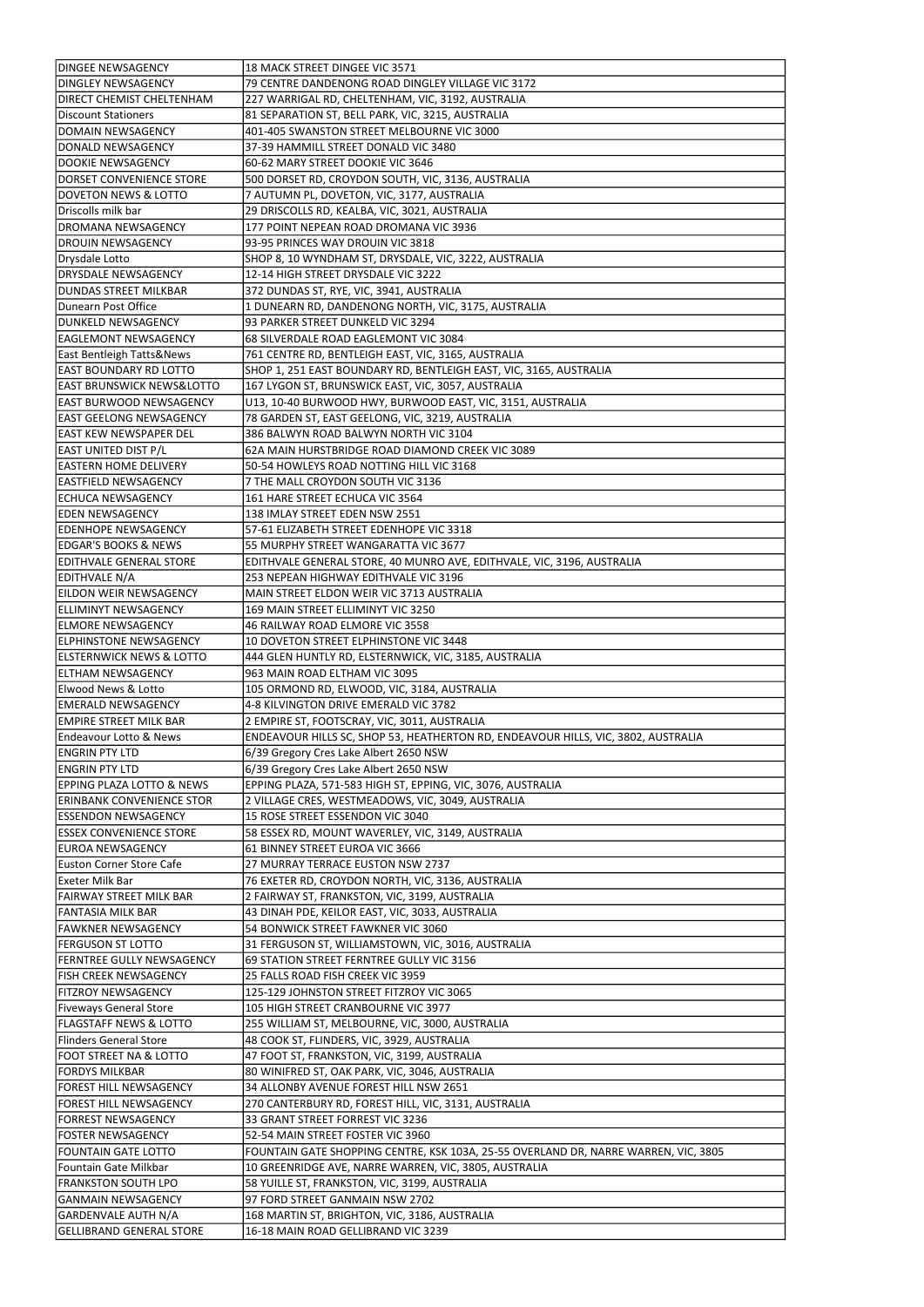| <b>GEMBROOK NEWSAGENCY</b>                           | 72 MAIN STREET GEMBROOK VIC 3783                                                     |
|------------------------------------------------------|--------------------------------------------------------------------------------------|
| <b>Get The News Williamstown</b>                     | SHOP 8, 71-79 KOROROIT CREEK RD, WILLIAMSTOWN, VIC, 3016, AUSTRALIA                  |
| lGGR Mart                                            | 49/2 HOLT ST, ARDEER, VIC, 3022, AUSTRALIA                                           |
|                                                      |                                                                                      |
| <b>GIRGARRE NEWSAGENCY</b>                           | 8 MORGAN CRESCENT GIRGARRE VIC 3624                                                  |
| <b>GISBORNE NEWSAGENCY</b>                           | SHOP 15, 20 BRANTOME ST, GISBORNE, VIC, 3437, AUSTRALIA                              |
| <b>GLADSTONE VIEWS MILKBAR</b>                       | 193 CARRICK DR, GLADSTONE PARK, VIC, 3043, AUSTRALIA                                 |
| <b>IGLENFERRIE NEWS</b>                              | 660 GLENFERRIE ROAD HAWTHORN VIC 3122                                                |
| <b>GLENFERRIE SOUTH NEWSAGEN</b>                     | 531 GLENFERRIE ROAD HAWTHORN VIC 3122                                                |
| <b>GLENROWAN NEWSAGENCY</b>                          | 33 GLADSTONE STREET GLENROWAN VIC 3675                                               |
| Glenroy Newsagency                                   | 773 PASCOE VALE RD, GLENROY, VIC, 3046, AUSTRALIA                                    |
| <b>GLOBAL MEDIA DISTRIBUTION</b>                     | 1/21 DIANE ST, MORNINGTON, VIC, 3931, AUSTRALIA                                      |
| GM & NM GUTHRIE                                      | 113 COWABBIE ST COOLAMON NSW 2701 AUSTRALIA                                          |
| Goon Eatery                                          | 3-7 MAIN STREET NAR NAR GOON VIC 3812                                                |
| <b>GOONAWARRA GENERAL STORE</b>                      | SHOP 4, 23-25 DORNOCH DR, SUNBURY, VIC, 3429, AUSTRALIA                              |
| <b>GORDON NEWSAGENCY</b>                             | 90 MAIN STREET GORDON VIC 3345                                                       |
| <b>GOROKE NEWSAGENCY</b>                             | 18-20 MAIN STREET GOROKE VIC 3412                                                    |
| GOUGHS BAY NEWSAGENCY                                | 4 BROADWATER STREET GOUGHS BAY VIC 3723                                              |
|                                                      |                                                                                      |
| GOULBURN VALLEY NEWSAGENC                            | 314 WYNDHAM STREET SHEPPARTON VIC 3630                                               |
| <b>IGOWANBRAE CONV STORE</b>                         | 61 GOWANBRAE DR, GOWANBRAE, VIC, 3043, AUSTRALIA                                     |
| <b>GRANTVILLE NEWSAGENCY</b>                         | 1166 BASS HIGHWAY GRANTVILLE VIC 3984                                                |
| <b>GREATER BENDIGO NEWSAGENC</b>                     | 5 FOUNTAIN COURT BENDIGO VIC 3550                                                    |
| <b>GREENSBOROUGH PLAZA NEWS</b>                      | SHOP 126, 25 MAIN ST, GREENSBOROUGH, VIC, 3088, AUSTRALIA                            |
| GREENVALE CONV STORE                                 | U 3, 212 GREENVALE DR, GREENVALE, VIC, 3059, AUSTRALIA                               |
| GREENVALE N/A & LOTTO                                | GREENVALE SHOPPING CENTRE, SHOP G24, 1 GREENVALE DR, GREENVALE, VIC, 3059, AUSTRALIA |
| Greythorn Post News&Lotto                            | 272 DONCASTER RD, BALWYN NORTH, VIC, 3104, AUSTRALIA                                 |
| Grovedale News Lotto & PO                            | 19 PETER ST GROVEDALE VIC 3216 AUSTRALIA                                             |
| <b>GUEST STREET MILKBAR</b>                          | 5 GUEST ST, TOOTGAROOK, VIC, 3941, AUSTRALIA                                         |
| GUILDFORD NEWSAGENCY                                 | GENERAL STORE 1 TEMPLETON STREET GUILDFORD VIC 3451                                  |
| <b>GUNNY ROADHOUSE &amp; NEWSAGE</b>                 | 22-24 MURRAY VALLEY HWY, GUNBOWER, VIC, 3566, AUSTRALIA                              |
| <b>GYLES NEWSAGENCY</b>                              | 65 SANGER STREET COROWA NSW 2646                                                     |
| <b>H&amp;D MILK BAR</b>                              | 861 WAVERLEY RD, GLEN WAVERLEY, VIC, 3150, AUSTRALIA                                 |
| <b>HADDON GENERAL STORE</b>                          | 49 RACECOURSE ROAD HADDON VIC 3351                                                   |
| <b>HADFIELD NEWS&amp;LUCKY LOTTO</b>                 | 120 WEST ST, HADFIELD, VIC, 3046, AUSTRALIA                                          |
| <b>HALL PREMIER STORE</b>                            | 5 VICTORIA STREET HALL ACT 2618                                                      |
| <b>HALLS GAP NEWSAGENCY</b>                          | 105-107 GRAMPIANS ROAD HALLS GAP VIC 3381                                            |
| <b>HALTON ROAD MILK BAR</b>                          | 65 COOLAVIN RD, NOBLE PARK NORTH, VIC, 3174, AUSTRALIA                               |
| HAMPTON EAST N/A                                     | 412 BLUFF ROAD HAMPTON VIC 3188                                                      |
| <b>HAMPTON SUB NEWSAGENCY</b>                        | 345-347 HAMPTON STREET HAMPTON VIC 3188                                              |
|                                                      |                                                                                      |
| <b>HARDING STREET MILK BAR</b>                       | 89A HARDING ST, COBURG, VIC, 3058, AUSTRALIA                                         |
| HARRINGTON SQUARE SUB N/A                            | 12 HARRINGTON SQUARE ALTONA VIC 3018                                                 |
| HARRIS' NEWSAGENCY                                   | 158 BARKLY STREET ARARAT VIC 3377                                                    |
| HARROW NEWSAGENCY & CAFE                             | 34-36 BLAIR STREET HARROW VIC 3317                                                   |
|                                                      |                                                                                      |
| Hastings Goldmine                                    | 42 HIGH ST, HASTINGS, VIC, 3915, AUSTRALIA                                           |
| <b>HAZELDENE NEWSAGENCY</b>                          | 6 Curlings Hazeldene 3658 VIC                                                        |
| <b>HEALESVILLE SubNews</b>                           | 195 MAROONDAH HWY HEALESVILLE VIC 3777 AUSTRALIA                                     |
| <b>HEATHCOTE NEWSAGENCY VIC</b>                      | 99 HIGH STREET HEATHCOTE VIC 3523                                                    |
| HEATHERHILL CELLARS&LOTTO                            | 46 HEATHERHILL RD, FRANKSTON, VIC, 3199, AUSTRALIA                                   |
| Heatherhill General Store                            | 50B HEATHERHILL RD, FRANKSTON, VIC, 3199, AUSTRALIA                                  |
| <b>HEATHMONT NEWSAGENCY</b>                          | 150 CANTERBURY RD, HEATHMONT, VIC, 3135, AUSTRALIA                                   |
| <b>HEENAN'S MOBILE ROAD HOUS</b>                     | 31 OKE ST OUYEN VIC 3490 AUSTRALIA                                                   |
| <b>HEIDELBERG NEWSAGENCY</b>                         | 126-128 BURGUNDY ST, HEIDELBERG, VIC, 3084, AUSTRALIA                                |
| <b>Henty Newsagency</b>                              | 22-24 SLADEN STREET HENTY NSW 2658 AUSTRALIA                                         |
| <b>HEYFIELD NEWSAGENCY</b>                           | 45 TEMPLE STREET HEYFIELD VIC 3858                                                   |
| HEYWOOD NEWSAGENCY                                   | 59 EDGAR STREET HEYWOOD VIC 3304                                                     |
| <b>HIGHDALE NEWSAGENCY</b>                           | 969-975 HIGH STREET ARMADALE VIC 3143                                                |
| HIGHETT LOTTO & TOBACCO                              | 302 HIGHETT RD, HIGHETT, VIC, 3190, AUSTRALIA                                        |
| <b>HIGHPOINT NEWS &amp; TATTS</b>                    | 200 ROSAMOND RD, MARIBYRNONG, VIC, 3032, AUSTRALIA                                   |
| <b>HIGHTON NEWSAGENCY</b>                            | 7 BELLE VUE ARCADE HIGHTON VIC 3216                                                  |
| HL KARINGAL MILK BAR                                 | 2 HAMPDEN AVE, FRANKSTON, VIC, 3199, AUSTRALIA                                       |
| <b>HOLBROOK NEWSAGENCY</b>                           | 137 ALBURY ST HOLBROOK NSW 2644 AUSTRALIA                                            |
| HOLMESGLEN AUTH NEWAGENCY                            | 637 WARRIGAL RD, CHADSTONE, VIC, 3148, AUSTRALIA                                     |
| <b>HOPETOUN NEWSAGENCY</b>                           | 81 LASCELLES STREET HOPETOUN VIC 3396                                                |
| <b>Horsham Newsagency</b>                            | 38-42 PYNSENT STREET HORSHAM VIC 3400                                                |
| <b>HOVE</b>                                          | 323 BAYVIEW RD, ROSEBUD, VIC, 3939, AUSTRALIA                                        |
| <b>HOWLONG NEWSAGENCY</b>                            | 41 HAWKINS STREET HOWLONG NSW 2643                                                   |
| <b>HUNT CLUB LOTTO</b>                               | R12/1 LINSELL BVD, CRANBOURNE EAST, VIC, 3977, AUSTRALIA                             |
| HUNTERS NEWSAGENCY PTY LT                            | 68 FITZMAURICE STREET WAGGA WAGGA NSW 2650                                           |
| <b>HUNTINGDALE CONV STORE</b>                        | U12, 288 HUNTINGDALE RD, HUNTINGDALE, VIC, 3166, AUSTRALIA                           |
| Huntingdale Newsagency                               | SHOP 7&8, 292 HUNTINGDALE RD, HUNTINGDALE, VIC, 3166, AUSTRALIA                      |
| <b>HUNTLY NEWSAGENCY</b>                             | 617 MIDLAND HIGHWAY HUNTLY VIC 3551                                                  |
| <b>HURSTBRIDGE NEWSAGENCY</b>                        | 800 HEIDELBERG-KINGLAKE ROAD HURSTBRIDGE VIC 3099                                    |
| HUY MINH UNG Milkbar                                 | 76 EAST ST, HADFIELD, VIC, 3046, AUSTRALIA                                           |
| IGA TRENTHAM & NEWSAGENT<br>INDENTED HEAD NEWSAGENCY | 28-30 HIGH STREET TRENTHAM VIC 3458<br>313 THE ESPLANADE INDENTED HEAD VIC 3223      |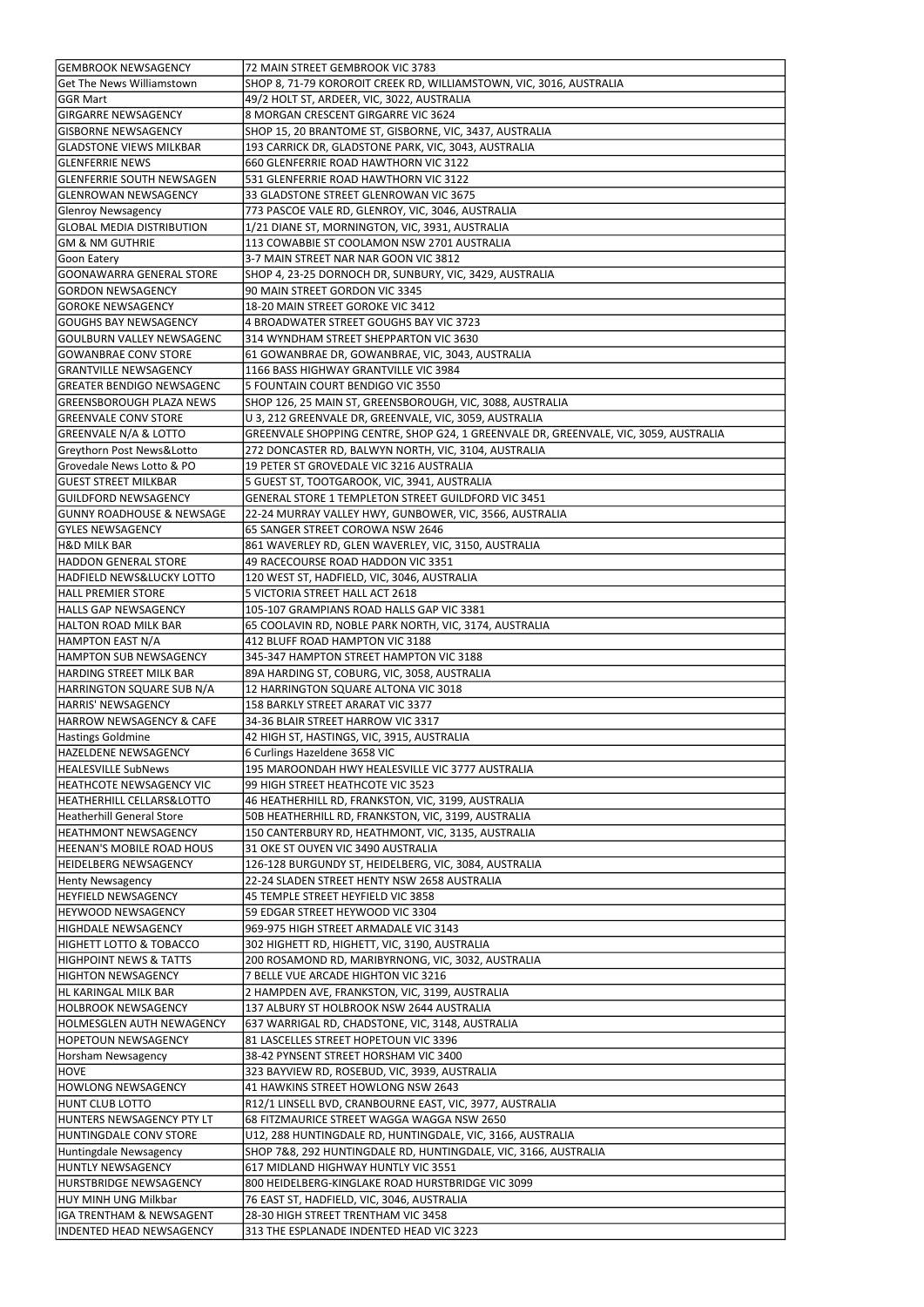| INGLEWOOD NEWSAGENCY                 | 55 BROOKE STREET INGLEWOOD VIC 3517                                             |
|--------------------------------------|---------------------------------------------------------------------------------|
| <b>INVERLEIGH NEWSAGENCY</b>         | 12 HIGH STREET INVERLEIGH VIC 3321                                              |
|                                      |                                                                                 |
| INVERLOCH NEWSAGENCY                 | MOTEL ON A'BECKETT 24-26 ABECKETT STREET INVERLOCH VIC 3996                     |
| <b>IRYMPLE NEWSAGENCY</b>            | 2135 FIFTEENTH STREET IRYMPLE VIC 3498                                          |
| <b>IVANHOE EAST NEWS PST&amp;LOT</b> | 251 LOWER HEIDELBERG RD, IVANHOE EAST, VIC, 3079, AUSTRALIA                     |
| lIVANHOE NEWS & TATTS                | 194 UPPER HEIDELBERG RD, IVANHOE, VIC, 3079, AUSTRALIA                          |
| IVANHOE PLAZA NEWS&LOTTO             | IVANHOE PLAZA SHOPPING CENTRE, SHOP 7A, 4-12 LIVINGSTONE ST, IVANHOE, VIC, 3079 |
| <b>JACANA MILKBAR</b>                | 28 EMU PDE, JACANA, VIC, 3047, AUSTRALIA                                        |
| JACKSONS ROAD MILK BAR               | 137 JACKSONS RD, NOBLE PARK NORTH, VIC, 3174, AUSTRALIA                         |
|                                      |                                                                                 |
| JAMIESON NEWSAGENCY                  | JAMIESON GENERAL STORE 19 PERKINS STREET JAMIESON VIC 3723                      |
| JEPARIT NEWSAGENCY                   | 52 ROY STREET JEPARIT VIC 3423                                                  |
| JERILDERIE NEWSAGENCY                | 28 JERILDERIE STREET JERILDERIE NSW 2716                                        |
| Joes Milk Bar                        | 83 GLENGALA RD, SUNSHINE WEST, VIC, 3020, AUSTRALIA                             |
| John's Food Store                    | 8/10 QUARBING ST, WERRIBEE, VIC, 3030, AUSTRALIA                                |
| JOHNSONVILLE NEWSAGENCY              | 1761 PRINCES HIGHWAY JOHNSONVILLE VIC 3902                                      |
|                                      |                                                                                 |
| JORDANVILLE SUBAGENCY                | 414 A HUNTINGDALE RD, MOUNT WAVERLEY, VIC, 3149, AUSTRALIA                      |
| K J & J M SCHEUNER                   | 36 BALFOUR STREET CULCAIRN NSW 2660                                             |
| KALLISTA GENERAL STORE               | 85 MONBULK ROAD KALLISTA VIC 3791                                               |
| KANANOOK CORNER STORE                | 6 MCCULLOCH AVE, SEAFORD, VIC, 3198, AUSTRALIA                                  |
| KANGAROO GROUND GEN STORE            | 800 MAIN RD HURSTBRIDGE VIC 3099 AUSTRALIA                                      |
| KANIVA NEWSAGENCY                    | 86 COMMERCIAL STREET KANIVA VIC 3419                                            |
| KARINGAL LOTTO NEWS&GIFTS            | SHOP 42, 330 CRANBOURNE RD, FRANKSTON, VIC, 3199, AUSTRALIA                     |
|                                      |                                                                                 |
| KATAMATITE NEWSAGENCY                | 11 BEEK STREET KATAMATITE VIC 3649                                              |
| KATANDRA WEST NEWSAGENCY             | 1 QUEEN STREET KATANDRA WEST VIC 3634                                           |
| <b>KATUNGA GENERAL STORE</b>         | 11 KATUNGA NORTH ROAD KATUNGA VIC 3640                                          |
| <b>KEILOR LOTTO NEWS</b>             | 700 OLD CALDER HWY, KEILOR, VIC, 3036, AUSTRALIA                                |
| <b>KEITH ST CONVENIENCE</b>          | 11 KEITH ST, HAMPTON EAST, VIC, 3188, AUSTRALIA                                 |
| <b>KERANG NEWSAGENCY</b>             | 15-19 VICTORIA STREET KERANG VIC 3579                                           |
| KERRIE LOTTO NEWS                    | 4 KERRIE RD, GLEN WAVERLEY, VIC, 3150, AUSTRALIA                                |
|                                      |                                                                                 |
| <b>KERRIMUIR NEWSAGENCY</b>          | 515 MIDDLEBOROUGH ROAD BOX HILL NORTH VIC 3129                                  |
| <b>IKEW NEWSAGENCY</b>               | 175 HIGH STREET KEW VIC 3101                                                    |
| KIKI MILK BAR                        | 1 OLD LILYDALE RD, RINGWOOD EAST, VIC, 3135, AUSTRALIA                          |
| KILCUNDA GENRAL STORE                | 3535 BASS HIGHWAY KILCUNDA VIC 3995                                             |
| Kilmore Newsagency                   | 41 SYDNEY ST, KILMORE, VIC, 3764, AUSTRALIA                                     |
| KILMORE VILLAGE NEWS                 | SHOP T4A, 109 NORTHERN HWY, KILMORE, VIC, 3764, AUSTRALIA                       |
| KILSYTH NEWSAGENCY                   | 506-528 MT DANDENONG ROAD KILSYTH VIC 3137                                      |
|                                      |                                                                                 |
| KINGS ROAD MILK BAR                  | 60 KINGS RD ST, ALBANS, VIC, 3021, AUSTRALIA                                    |
| KINGSTON VLG LOTTO & CRD             | SHOP B, 122-160 GRUBB RD, OCEAN GROVE, VIC, 3226, AUSTRALIA                     |
| KINGSVILLE N/A                       | 350 SOMERVILLE ROAD WEST FOOTSCRAY VIC 3012                                     |
| KINGSWAY NEWSAGENCY                  | 39 KINGSWAY GLEN WAVERLEY VIC 3150                                              |
| Kirkton Park Milk Bar                | 203 GISBORNE-MELTON RD, KURUNJANG, VIC, 3337, AUSTRALIA                         |
| <b>KLEMM'S NEWSAGENCY</b>            | 53 LANGTREE AVENUE MILDURA VIC 3500                                             |
| <b>KNOX CITY NEWSAGENCY</b>          | 642 BURWOOD HIGHWAY KNOXFIELD VIC 3180                                          |
|                                      |                                                                                 |
| Knoxfield Newsagency                 | 1597 FERNTREE GULLY RD, KNOXFIELD, VIC, 3180, AUSTRALIA                         |
| Koo Wee Rup Newsagency               | 44-48 STATION ST, KOO WEE RUP, VIC, 3981, AUSTRALIA                             |
| KOONYA GENERAL STORE                 | 540 MELBOURNE RD, SORRENTO, VIC, 3943, AUSTRALIA                                |
| KOOYONG NEWSAGENCY VIC               | 118 ELIZABETH STREET KOOYONG VIC 3144                                           |
| KORALEIGH NEWSAGENCY                 | 20 KORALEIGH ROAD KORALEIGH NSW 2735                                            |
| KOROIT NEWSAGENCY                    | 129 COMMERCIAL ROAD KOROIT VIC 3282                                             |
|                                      |                                                                                 |
| KORUMBURRA NEWSAGENCY                | 27 COMMERCIAL STREET KORUMBURRA VIC 3950                                        |
| Kurunjang Village Store              | 51 KURUNJANG DR, KURUNJANG, VIC, 3337, AUSTRALIA                                |
| KWIK N GO CONV STORE                 | 348 BARKLY ST, FOOTSCRAY, VIC, 3011, AUSTRALIA                                  |
| KYABRAM NEWSAGENCY                   | 177 ALLAN STREET KYABRAM VIC 3620                                               |
| <b>KYNETON NEWSAGENCY</b>            | 95 MOLLISON STREET KYNETON VIC 3444                                             |
| <b>KYNETON SUB 13</b>                | 28 DONNITHORNE ST KYNETON VIC 3444 AUSTRALIA                                    |
| <b>LAKE BOGA NEWSAGENCY</b>          | 5 MARRABOOR STREET LAKE BOGA VIC 3584                                           |
|                                      |                                                                                 |
| <b>LAKE BOLAC NEWSAGENCY</b>         | 2124 GLENELG HIGHWAY LAKE BOLAC VIC 3351                                        |
| <b>LAKES ENTRANCE NEWSAGENCY</b>     | 297 ESPLANADE LAKES ENTRANCE VIC 3909                                           |
| LAKEWOOD WELCOMEMART                 | 19 SHAXTON CIR, FRANKSTON, VIC, 3199, AUSTRALIA                                 |
| LALOR LUCKY LOTTO                    | 332 STATION ST, LALOR, VIC, 3075, AUSTRALIA                                     |
| Lalor Plaza Newsagency               | SHOP 17, 22 MCKIMMIES RD, LALOR, VIC, 3075, AUSTRALIA                           |
| LANCEFIELD Corner Store              | 18 HIGH STREET LANCEFIELD VIC 3435                                              |
|                                      |                                                                                 |
| Langwarrin Lotto                     | SHOP 11, 2-20 SOUTHGATEWAY, LANGWARRIN, VIC, 3910, AUSTRALIA                    |
| Langwarrin Sth GenStore              | SHOP 1, 143 WARRANDYTE RD, LANGWARRIN, VIC, 3910, AUSTRALIA                     |
| Langwarrin WholeLife Phar            | SHOP 2, 117-119 CRANBOURNE-FRANKSTON RD, LANGWARRIN, VIC, 3910, AUSTRALIA       |
| <b>LARA NEWSAGENCY</b>               | 44 THE CENTREWAY LARA VIC 3212                                                  |
| Launching Pl GenStore                | 2200 WARBURTON HIGHWAY LAUNCHING PLACE VIC 3139                                 |
| Launching Pl Milkbar                 | 2200 WARBURTON HIGHWAY LAUNCHING PLACE VIC 3139                                 |
| LAURIMAR NEWS & LOTTO                | LAURIMAR TOWN CENTRE, SHOP 8, 95 HAZEL GLEN DR, DOREEN, VIC, 3754, AUSTRALIA    |
|                                      |                                                                                 |
| LAVERS HILL NEWSAGENCY               | 2-6 GREAT OCEAN ROAD LAVERS HILL VIC 3238                                       |
| <b>LAVERTON NEWSAGENCY</b>           | 12 AVIATION RD, LAVERTON, VIC, 3028, AUSTRALIA                                  |
| LAVINGTON N/A                        | 320 URANA ROAD LAVINGTON NSW 2641                                               |
| <b>LEETON NEWSAGENCY</b>             | 78 PINE AVENUE LEETON NSW 2705                                                  |
| LEITCHVILLE NEWSAGENCY               | 10-14 KING ALBERT AVENUE LEITCHVILLE VIC 3567                                   |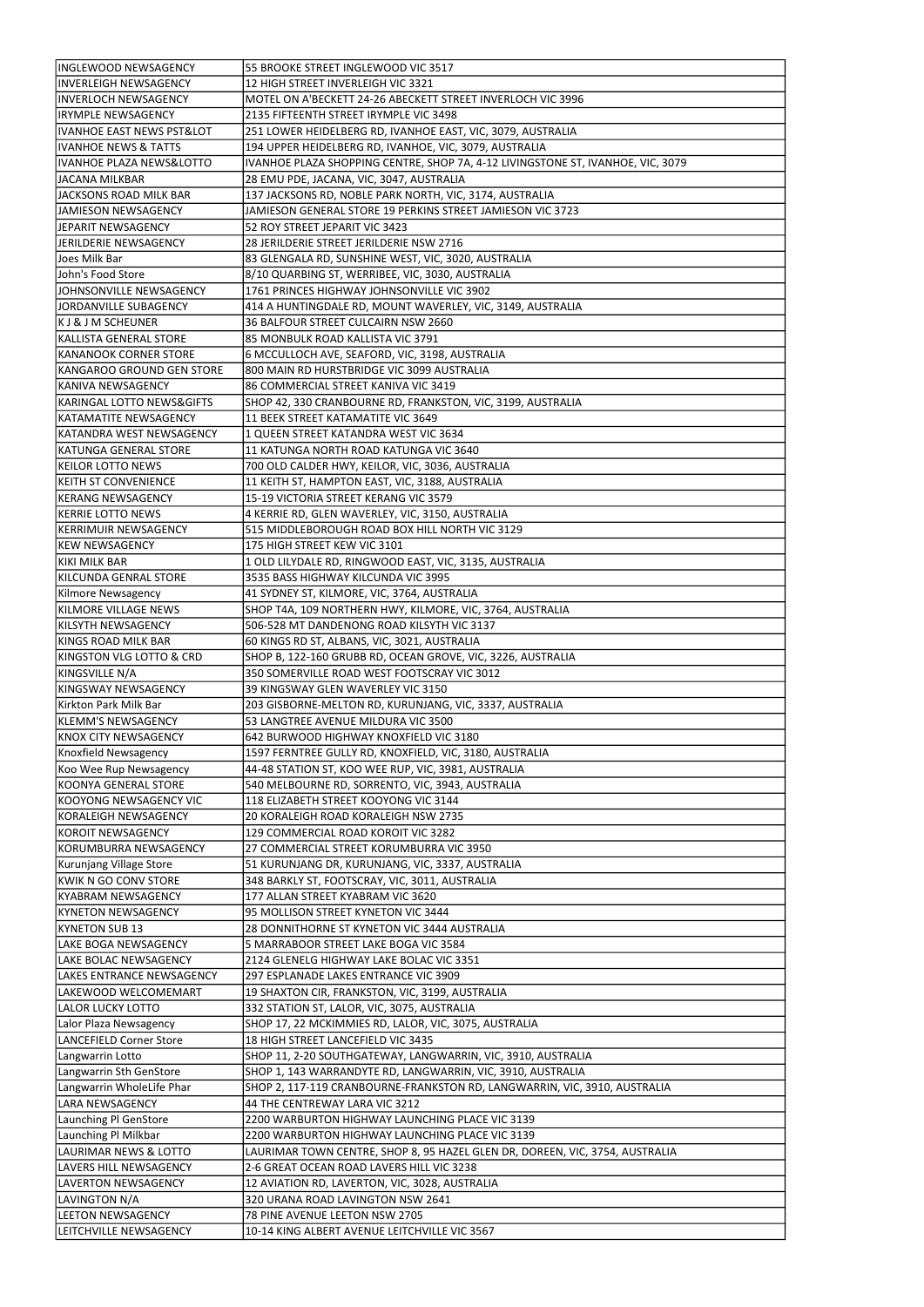| LEONGATHA NEWSAGENCY                           | 30 BAIR STREET LEONGATHA VIC 3953                                                                                                              |
|------------------------------------------------|------------------------------------------------------------------------------------------------------------------------------------------------|
| LEOPOLD SubNews (GGD)                          | SHOP 48 641-659 BELLARINE HWY LEOPOLD VIC 3224 AUSTRALIA                                                                                       |
| <b>LEXTON N/AGENCY</b>                         | LEXTON PO 1 GOLDSMITH STREET LEXTON VIC 3352                                                                                                   |
| LIDGERWOOD'S NEWSAGENCY                        | LIDGERWOOD GENERAL STORE 26 MAIN STREET DEVENISH VIC 3726                                                                                      |
| LILYDALE AUTH N/A & LOTTO                      | 237 MAIN ST, LILYDALE, VIC, 3140, AUSTRALIA                                                                                                    |
| LILYDALE MKT LOTTO & NEWS                      | SHOP 25, 33 HUTCHINSON ST, LILYDALE, VIC, 3140, AUSTRALIA                                                                                      |
| LILYDALE VILLAGE LOTTO                         | LILYDALE VILLAGE SHOPPING CENTRE, SHOP 5, 51-59 ANDERSON ST, LILYDALE, VIC, 3140, AUSTRALIA                                                    |
| LINCOLN ROAD MILK BAR                          | 99 LINCOLN RD, CROYDON, VIC, 3136, AUSTRALIA                                                                                                   |
| <b>LINTON NEWSAGENCY</b>                       | 3 SUSSEX STREET LINTON VIC 3360                                                                                                                |
| <b>LISMORE NEWSAGENCY</b>                      | 35-39 HIGH STREET LISMORE VIC 3324                                                                                                             |
| LITTLE RIVER GEN. STORE                        | 28 LITTLE RIVER RD, LITTLE RIVER, VIC, 3211, AUSTRALIA                                                                                         |
| <b>LOCAL DELIVERY PTY LTD</b>                  | 51 DOWN STREET COLLINGWOOD VIC 3066                                                                                                            |
| Loch Motors SubNews                            | 29 VICTORIA RD LOCH VIC 3945 AUSTRALIA                                                                                                         |
| <b>LOCH SPORT NEWSAGENCY</b>                   | 197 LAKE STREET LOCH SPORT VIC 3851                                                                                                            |
|                                                |                                                                                                                                                |
| LOCKHART NEWSAGENCY                            | 122 GREEN STREET LOCKHART NSW 2656                                                                                                             |
| LOVELL'S NEWSAGENCY                            | 246 WYNDHAM STREET SHEPPARTON VIC 3630                                                                                                         |
| LOWER PLENTY NEWSAGENCY                        | 95 MAIN ROAD LOWER PLENTY VIC 3093                                                                                                             |
| LOWER TEMPLESTOWE NEWAGEN                      | 25 MACEDON ROAD TEMPLESTOWE LOWER VIC 3107                                                                                                     |
| Lucky Charm Airport West                       | WESTFIELD AIRPORT WEST, SHOP 73, 29-35 LOUIS ST, AIRPORT WEST, VIC, 3042, AUSTRALIA                                                            |
| Lucky Corner Lotto                             | SHOP 11, 12 KINGSCLERE AVE, KEYSBOROUGH, VIC, 3173, AUSTRALIA                                                                                  |
| LUCKY LOTTO BEACONSFIELD                       | SHOP 16, 55 OLD PRINCES HWY, BEACONSFIELD, VIC, 3807, AUSTRALIA                                                                                |
| <b>LUCKY LOTTO&amp;NEWS HASTINGS</b>           | SHOP 2, 9 QUEEN ST, HASTINGS, VIC, 3915, AUSTRALIA                                                                                             |
| LUCKY PHIL'S                                   | MINERVA LPO, 327 AUTUMN ST, NEWTOWN, VIC, 3220, AUSTRALIA                                                                                      |
| <b>LUCKY TOUCH LOTTO &amp; GIFTS</b>           | 206 LOWER DANDENONG RD, MORDIALLOC, VIC, 3195, AUSTRALIA                                                                                       |
| LYGON COURT NEWSAGENCY                         | 380 LYGON ST, CARLTON, VIC, 3053, AUSTRALIA                                                                                                    |
| LYGON MEDIA DIST                               | 177-181 BEAVERS ROAD NORTHCOTE VIC 3070                                                                                                        |
| LYNBROOK VLG NEWS & LOTTO                      | 75 LYNBROOK BVD, LYNBROOK, VIC, 3975, AUSTRALIA                                                                                                |
| LYREBIRD GENERAL STORE                         | 55 LYREBIRD DR, CARRUM DOWNS, VIC, 3201, AUSTRALIA                                                                                             |
| LYSRENT PTY LTD                                | 145-147 MURRAY STREET FINLEY NSW 2713                                                                                                          |
| M X D WANG & D W GUAN                          | 64-66 GILES STREET KINGSTON ACT 2604                                                                                                           |
| IMACARTHUR NEWSAGENCY                          | 21 HIGH STREET MACARTHUR VIC 3286                                                                                                              |
| MACEDON NEWSAGENCY & PO                        | 25 VICTORIA ST, MACEDON, VIC, 3440, AUSTRALIA                                                                                                  |
| <b>MACLEOD NEWSAGENCY</b>                      | 62 ABERDEEN RD, MACLEOD, VIC, 3085, AUSTRALIA                                                                                                  |
| MAHONY'S NEWSAGENCY                            | 168 HIGH STREET WODONGA VIC 3690                                                                                                               |
| Main St NA                                     | 212 MAIN STREET BAIRNSDALE VIC 3875                                                                                                            |
| MALDON NEWSAGENCY                              | 56 MAIN STREET MALDON VIC 3463                                                                                                                 |
| MALDON SUB 12(BEALIBA)                         | MAIN STREET MALDON VIC 3463 AUSTRALIA                                                                                                          |
| MALMSBURY NEWSAGENCY                           | 87 MOLLISON STREET MALMSBURY VIC 3446                                                                                                          |
| Malvern Lotto                                  | 167 GLENFERRIE RD, MALVERN, VIC, 3144, AUSTRALIA                                                                                               |
| MALVERN VILLAGE NEWSAGENC                      | 1352 MALVERN ROAD MALVERN VIC 3144                                                                                                             |
| Manangatang LPO                                | 31-33 WATTLE STREET MANANGATANG VIC 3546                                                                                                       |
| MANSFIELD NEWSAGENCY                           | 57-59 HIGH STREET MANSFIELD VIC 3722                                                                                                           |
| MANUKA NEWSAGENCY                              | 38 FRANKLIN STREET GRIFFITH ACT 2603                                                                                                           |
| MARLO NEWSAGENCY                               | 14 OLD MARLO ROAD MARLO VIC 3888                                                                                                               |
| MARONG NEWSAGENCY                              | 25 HIGH STREET MARONG VIC 3515                                                                                                                 |
| MARYBOROUGH NEWSAGENCY                         | 192 HIGH STREET MARYBOROUGH VIC 3465                                                                                                           |
| Maryknoll Store                                | 4 TURRAMURRA ROAD MARYKNOLL VIC 3812                                                                                                           |
| MARYSVILLE NEWSAGENCY                          | 49 DARWIN STREET MARYSVILLE VIC 3779                                                                                                           |
| Mascoma Licensed Food Str                      | 154 MASCOMA ST, STRATHMORE, VIC, 3041, AUSTRALIA                                                                                               |
| MATHOURA NEWSAGENCY                            | 21 LIVINGSTONE STREET MATHOURA NSW 2710                                                                                                        |
| MAYLEE MILK BAR                                | 49 DINAH PDE, KEILOR EAST, VIC, 3033, AUSTRALIA                                                                                                |
| McEwen Drive Milk Bar                          | MILK BAR, 1-3 MCEWEN DR, SUNBURY, VIC, 3429, AUSTRALIA                                                                                         |
| MCKINNON NEWSAGENCY                            |                                                                                                                                                |
|                                                |                                                                                                                                                |
|                                                | 163 MCKINNON RD, MCKINNON, VIC, 3204, AUSTRALIA                                                                                                |
| <b>MEADOW HEIGHTS LOTTO&amp;NEWS</b>           | SHOP 11A, 55-63 PARINGA BVD, MEADOW HEIGHTS, VIC, 3048, AUSTRALIA                                                                              |
| MEENIYAN NEWSAGENCY                            | 100-102 WHITELAW STREET MEENIYAN VIC 3956                                                                                                      |
| MELTON MILK BAR                                | 44 BURLEIGH RD, MELTON, VIC, 3337, AUSTRALIA                                                                                                   |
| <b>Melton Newsxpress</b>                       | WOODGROVE SHOPPING CENTRE, SHOP 102T, 533-555 HIGH ST, MELTON WEST, VIC, 3337, AUSTRALIA                                                       |
| MELTON STATION LOTTO                           | SHOP 8, 11-17 STATION RD, MELTON SOUTH, VIC, 3338, AUSTRALIA                                                                                   |
| MELVILLE NEWSAGENCY                            | 418 MORELAND RD, BRUNSWICK WEST, VIC, 3055, AUSTRALIA                                                                                          |
| <b>MENTONE NEWSAGENCY</b>                      | 24 COMO PARADE MENTONE VIC 3194                                                                                                                |
| MENZIES AVE MB                                 | 64 MENZIES AVE, DANDENONG NORTH, VIC, 3175, AUSTRALIA                                                                                          |
|                                                | 33 MARKET STREET MERIMBULA NSW 2548                                                                                                            |
| MERINO NEWSAGENCY                              | 36 HIGH STREET MERINO VIC 3310                                                                                                                 |
| MERLYNSTON NEWS & POST                         | 17 MERLYN ST, COBURG NORTH, VIC, 3058, AUSTRALIA                                                                                               |
| MERIMBULA NEWSAGENCY<br>MERRIFIELD N/A & LOTTO | 250-270 DONNYBROOK RD, MICKLEHAM, VIC, 3064, AUSTRALIA                                                                                         |
| <b>MERRIGUM PO &amp; NEWSAGENCY</b>            | 130-132 WAVERLEY AVENUE MERRIGUM VIC 3618                                                                                                      |
| <b>MERTON NEWSAGENCY</b>                       | 8283 MAROONDAH HWY MERTON VIC 3715 AUSTRALIA                                                                                                   |
| <b>METUNG NEWSAGENCY</b>                       | METUNG HOTEL 62 METUNG ROAD METUNG VIC 3904                                                                                                    |
| MIDDLE PARK NEWSAGENCY                         | 16 ARMSTRONG STREET MIDDLE PARK VIC 3206                                                                                                       |
| MILAWA NEWSAGENCY                              | TRATTORIA ITALIA SHOP 1594 SNOW ROAD MILAWA VIC 3678                                                                                           |
| <b>MILDURA NEWSAGENCY</b>                      | 71 LANGTREE AVENUE MILDURA VIC 3500                                                                                                            |
| MILL PARK NEWSAGENCY                           | THE STABLES SHOPPING CENTRE, SHOP 1, 314-360 CHILDS RD, MILL PARK, VIC, 3082, AUSTRALIA                                                        |
| MILLION DOLLAR LOTTO<br>MINERS REST NEWSAGENCY | PARKMORE SHOPPING CENTRE, SHOP D01, 317 CHELTENHAM RD, KEYSBOROUGH, VIC, 3173<br>MINERS REST CORNER STORE 200 HOWE STREET MINERS REST VIC 3352 |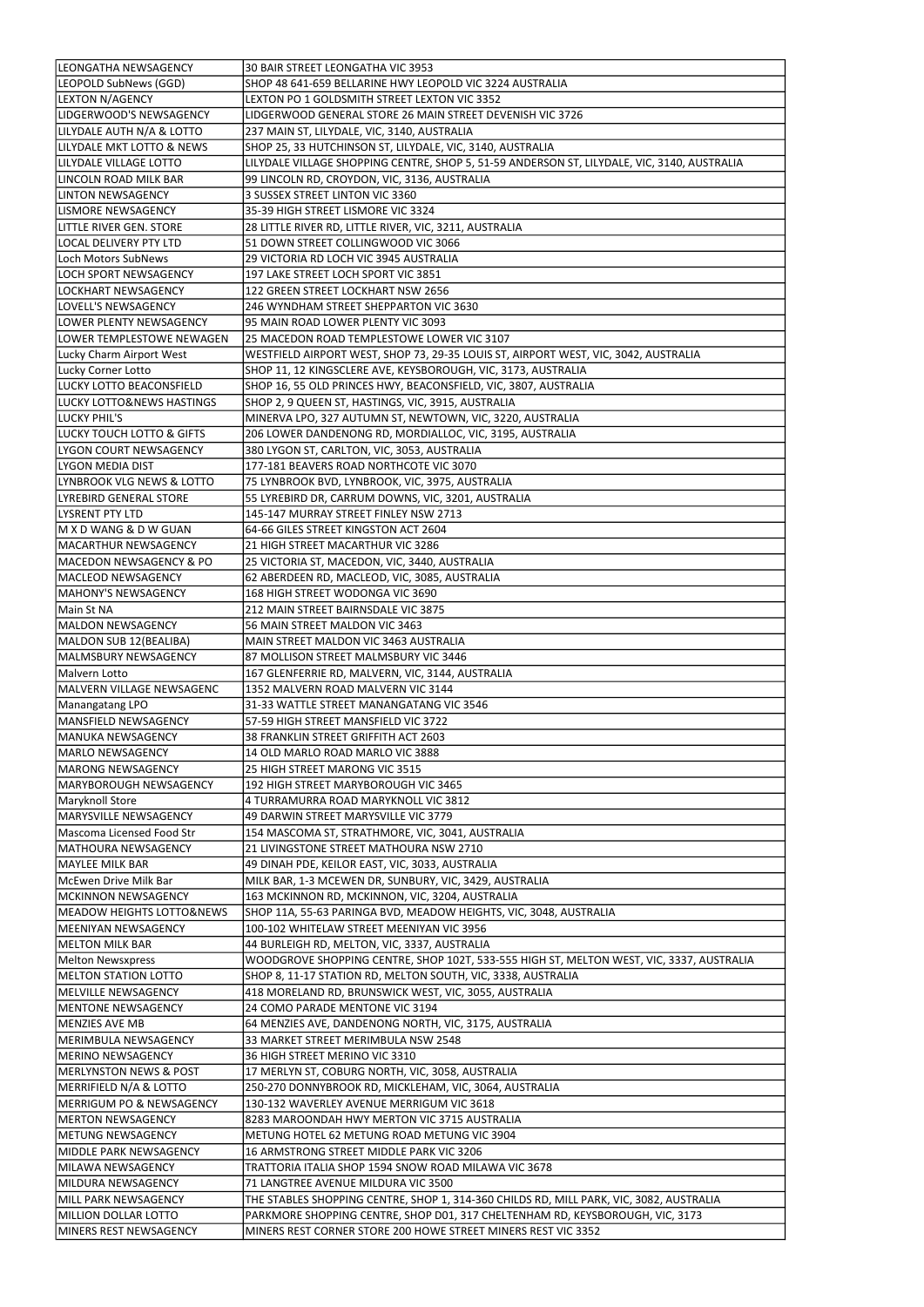| MINERVA RD POST & LOTTO                                                                                                                                                                                                                                | 1 MINERVA RD, HERNE HILL, VIC, 3218, AUSTRALIA                                                      |
|--------------------------------------------------------------------------------------------------------------------------------------------------------------------------------------------------------------------------------------------------------|-----------------------------------------------------------------------------------------------------|
| MITIAMO NEWSAGENCY                                                                                                                                                                                                                                     | 5 JOFFRE STREET MITIAMO VIC 3573                                                                    |
| lMOAMA NEWSAGENCY                                                                                                                                                                                                                                      | PERRICOOTA STATION 183 PERRICOOTA FOREST ROAD MOAMA NSW 2731                                        |
|                                                                                                                                                                                                                                                        |                                                                                                     |
| MOBIL BAROOGA NEWSAGENCY                                                                                                                                                                                                                               | 37-43 VERMONT STREET BAROOGA NSW 3644                                                               |
| MONASH CITY LOTTO                                                                                                                                                                                                                                      | SHOP 18, 2105 PRINCES HWY, CLAYTON, VIC, 3168, AUSTRALIA                                            |
| MONBULK NEWSAGENCY                                                                                                                                                                                                                                     | 76 MAIN ROAD MONBULK VIC 3793                                                                       |
| MONT ALBERT NEWSAGENCY                                                                                                                                                                                                                                 | 42 HAMILTON STREET MONT ALBERT VIC 3127                                                             |
| Montmorency Newsagency                                                                                                                                                                                                                                 | 41-43 WERE ST, MONTMORENCY, VIC, 3094, AUSTRALIA                                                    |
| Montrose News & Lotto                                                                                                                                                                                                                                  | 912 MT DANDENONG TOURIST RD, MONTROSE, VIC, 3765, AUSTRALIA                                         |
| MOOMBA PARK N/A                                                                                                                                                                                                                                        | 89 ANDERSON ROAD FAWKNER VIC 3060                                                                   |
| Moonee Ponds CentralNews                                                                                                                                                                                                                               | 16 HOMER ST, MOONEE PONDS, VIC, 3039, AUSTRALIA                                                     |
| <b>MOORABBIN HUB LOTTO</b>                                                                                                                                                                                                                             | U3, 11 TAYLOR ST, MOORABBIN, VIC, 3189, AUSTRALIA                                                   |
| MOOROOLBARK LOTTO CENTRE                                                                                                                                                                                                                               | SHOP 14, 83 BRICE AVE, MOOROOLBARK, VIC, 3138, AUSTRALIA                                            |
| MOOROOPNA NEWSAGENCY                                                                                                                                                                                                                                   | 193 MCLENNAN STREET MOOROOPNA VIC 3629                                                              |
| Moreland Rd Milk Bar                                                                                                                                                                                                                                   | 610A MORELAND RD, BRUNSWICK WEST, VIC, 3055, AUSTRALIA                                              |
| <b>MORIAC NEWSAGENCY</b>                                                                                                                                                                                                                               | 561 CAPE OTWAY ROAD MORIAC VIC 3240                                                                 |
| <b>MORNINGTON NEWS</b>                                                                                                                                                                                                                                 | 97 MAIN STREET MORNINGTON VIC 3931                                                                  |
|                                                                                                                                                                                                                                                        |                                                                                                     |
| Mornington News and Lotto                                                                                                                                                                                                                              | MORNINGTON CENTRAL S/C, SHOP 5, 78 BARKLY ST, MORNINGTON, VIC, 3931, AUSTRALIA                      |
| MORTLAKE NEWSAGENCY VIC                                                                                                                                                                                                                                | 93 DUNLOP STREET MORTLAKE VIC 3272                                                                  |
| MORWELL NEWSAGENCY                                                                                                                                                                                                                                     | 174-176 COMMERCIAL ROAD MORWELL VIC 3840                                                            |
| MOULAMEIN NEWSAGENCY                                                                                                                                                                                                                                   | 66 TALLOW STREET MOULAMEIN NSW 2733                                                                 |
| MOUNT CLEAR NEWSAGENCY                                                                                                                                                                                                                                 | MIDVALE CHICKEN SPOT 1174-1178 GEELONG ROAD MOUNT CLEAR VIC 3350                                    |
| MOUNT MARTHA NEWSAGENCY                                                                                                                                                                                                                                | 2 LOCHIEL AVENUE MOUNT MARTHA VIC 3934                                                              |
| MOUNTAIN GATE NEWSAGENCY                                                                                                                                                                                                                               | SHOP 13, 1880 FERNTREE GULLY RD, FERNTREE GULLY, VIC, 3156, AUSTRALIA                               |
| MOUNTAIN VIEW NEWSAGENCY                                                                                                                                                                                                                               | 293 SPRINGFIELD ROAD NUNAWADING VIC 3131                                                            |
| MOYHU NEWSAGENCY                                                                                                                                                                                                                                       | 7-9 BYRNE STREET MOYHU VIC 3732                                                                     |
| Mr Pickwicks Newsagency                                                                                                                                                                                                                                | 348 GLEN HUNTLY RD, ELSTERNWICK VIC, 3185, AUSTRALIA                                                |
| MT ELIZA subnews                                                                                                                                                                                                                                       | 102 MOUNT ELIZA WAY MOUNT ELIZA VIC 3930 AUSTRALIA                                                  |
| Mt Evelyn Newsagency                                                                                                                                                                                                                                   | 1A WRAY ROAD MT EVELYN VIC 3796 AUSTRALIA                                                           |
| MT GAMBIER EAST N/A                                                                                                                                                                                                                                    | 79 COMMERCIAL STREET MOUNT GAMBIER SA 5290                                                          |
| MT MACEDON TRADING POST                                                                                                                                                                                                                                | 686 MOUNT MACEDON RD, MOUNT MACEDON, VIC, 3441, AUSTRALIA                                           |
| MT WAVERLEY NEWSXPRESS                                                                                                                                                                                                                                 | 71 HAMILTON PL, MOUNT WAVERLEY, VIC, 3149, AUSTRALIA                                                |
| Munchies Sandwich Bar                                                                                                                                                                                                                                  | 477 HAMMOND RD, DANDENONG SOUTH, VIC, 3175, AUSTRALIA                                               |
| <b>IMURCHISON NEWSAGENCY</b>                                                                                                                                                                                                                           | 37 STEVENSON STREET MURCHISON VIC 3610                                                              |
| IMURPHYS NEWSAGENCY                                                                                                                                                                                                                                    | 161 PAKINGTON ST, GEELONG WEST, VIC, 3218, AUSTRALIA                                                |
| MURRAYVILLE NEWSAGENCY                                                                                                                                                                                                                                 | 3-7 REED STREET MURRAYVILLE VIC 3512                                                                |
| <b>MURTOA NEWSAGENCY</b>                                                                                                                                                                                                                               | 58 MCDONALD STREET MURTOA VIC 3390                                                                  |
|                                                                                                                                                                                                                                                        | 500 COLLINS ST, MELBOURNE, VIC, 3000, AUSTRALIA                                                     |
|                                                                                                                                                                                                                                                        |                                                                                                     |
| MY OFFICE                                                                                                                                                                                                                                              |                                                                                                     |
| MYRTLEFORD NEWSAGENCY                                                                                                                                                                                                                                  | 17-21 CLYDE STREET MYRTLEFORD VIC 3737                                                              |
| NAGAMBIE NEWSAGENCY                                                                                                                                                                                                                                    | 310 HIGH STREET NAGAMBIE VIC 3608                                                                   |
|                                                                                                                                                                                                                                                        | 313 NAPIER ST STRATHMORE VIC 3041 AUSTRALIA                                                         |
| INARRANDERA NEWSAGENCY                                                                                                                                                                                                                                 | 115 EAST STREET NARRANDERA NSW 2700                                                                 |
| NARRE WARREN N/A                                                                                                                                                                                                                                       | 34 WEBB STREET NARRE WARREN VIC 3805                                                                |
| NARRE WARREN NORTH LPO                                                                                                                                                                                                                                 | SHOP 3, 1 OAKVIEW BVD, NARRE WARREN NORTH, VIC, 3804, AUSTRALIA                                     |
| NATHALIA NEWSAGENCY                                                                                                                                                                                                                                    | BARNES NEWSAGENCY 41 BLAKE STREET NATHALIA VIC 3638                                                 |
|                                                                                                                                                                                                                                                        | 13 MAIN STREET NATIMUK VIC 3409                                                                     |
| NAVARRE GENERAL STORE                                                                                                                                                                                                                                  | 39 HIGH STREET NAVARRE VIC 3384                                                                     |
|                                                                                                                                                                                                                                                        | 2969 MAIN NEERIM ROAD NEERIM JUNCTION VIC 3832                                                      |
| NEWBOROUGH NEWSAGENCY                                                                                                                                                                                                                                  | 30 RUTHERGLEN ROAD NEWBOROUGH VIC 3825                                                              |
| Newcomb Lotto Newsagency                                                                                                                                                                                                                               | SHOP 10, 71 BELLARINE HWY, NEWCOMB, VIC, 3219, AUSTRALIA                                            |
| NEWHAVEN NEWSAGENCY                                                                                                                                                                                                                                    | 8-10 FORREST AVENUE NEWHAVEN VIC 3925                                                               |
| NEWMERELLA NEWSAGENCY                                                                                                                                                                                                                                  | 5327 PRINCES HIGHWAY NEWMERELLA VIC 3886                                                            |
|                                                                                                                                                                                                                                                        | 6 HALL ST, NEWPORT, VIC, 3015, AUSTRALIA                                                            |
| NEWPORT WEST LPO AND NEWS                                                                                                                                                                                                                              | 48 CHALLIS ST, NEWPORT, VIC, 3015, AUSTRALIA                                                        |
|                                                                                                                                                                                                                                                        | 44 MAIN STREET NEWRY VIC 3859                                                                       |
| <b>NEWS &amp; GIFTS ON BANNA</b>                                                                                                                                                                                                                       | 270 BANNA AVE GRIFFITH NSW 2680 AUSTRALIA                                                           |
| NEWSLINK FLINDERS ST STN                                                                                                                                                                                                                               | SHOP 12 THE CONCOURSE FLINDERS STREET STATION MELBOURNE VIC 3000                                    |
|                                                                                                                                                                                                                                                        | 241 O'RIORDAN STREET MASCOT NSW 2020                                                                |
|                                                                                                                                                                                                                                                        | 5 GLEN STREET MILLICENT SA 5280                                                                     |
|                                                                                                                                                                                                                                                        |                                                                                                     |
|                                                                                                                                                                                                                                                        | 5 TIVEY STREET NEWSTEAD VIC 3462                                                                    |
| NEWSXPRESS ARMSTRNG CREEK                                                                                                                                                                                                                              | SHOP 6, 3-33 CENTRAL BVD, ARMSTRONG CREEK, VIC, 3217, AUSTRALIA                                     |
|                                                                                                                                                                                                                                                        | 21-23 MILTON ST, BELL PARK, VIC, 3215, AUSTRALIA                                                    |
| NEWSXPRESS KNOX                                                                                                                                                                                                                                        | SHOP 1061A, 425 BURWOOD HWY, WANTIRNA SOUTH, VIC, 3152, AUSTRALIA                                   |
| NEWSXPRESS MALVERN                                                                                                                                                                                                                                     | 114 GLENFERRIE RD, MALVERN, VIC, 3144, AUSTRALIA                                                    |
| NEWSXPRESS OCEAN GROVE                                                                                                                                                                                                                                 | 82 THE TERRACE, OCEAN GROVE, VIC, 3226, AUSTRALIA                                                   |
| NewsXpress Southland                                                                                                                                                                                                                                   | SOUTHLAND SHOPPING CENTRE, SHOP 1120, 1239 NEPEAN HWY, CHELTENHAM, VIC, 3192, AUSTRALIA             |
| NewsXpress Sunbury Sq                                                                                                                                                                                                                                  | SUNBURY SQUARE SHOPPING CENTRE, SHOP 22, 2-28 EVANS ST, SUNBURY, VIC, 3429, AUSTRALIA               |
| newsXpress Tocumwal                                                                                                                                                                                                                                    | 8 DENILIQUIN STREET TOCUMWAL NSW 2714                                                               |
| NEWTOWN POST & TATTS                                                                                                                                                                                                                                   | SHOP 1, 342 PAKINGTON ST, NEWTOWN, VIC, 3220, AUSTRALIA                                             |
| <b>NEXTRA BRIGHTON</b>                                                                                                                                                                                                                                 | 75-77 CHURCH ST, BRIGHTON, VIC, 3186, AUSTRALIA                                                     |
| Napier Post & Lotto<br>NATIMUK NEWSAGENCY<br>NEERIM JUNCTION NEWSAGENC<br>NEWPORT NEWS VIC<br>NEWRY NEWSAGENCY<br><b>INEWSLINK PTY LIMITED</b><br><b>NEWSPOWER MILLICENT</b><br>NEWSTEAD NEWSAGENCY VIC<br>Newsxpress Bell Park<br>NEXTRA EASTLAND N/A | SHOP 1015 171 MAROONDAH HWY, RINGWOOD, VIC, 3134, AUSTRALIA                                         |
| Nextra Plenty Valley                                                                                                                                                                                                                                   | WESTFIELD PLENTY VALLEY, SHOP 71, 415 MCDONALDS RD, MILL PARK, VIC, 3082, AUSTRALIA                 |
| Nextra Point Cook<br><b>NEXTRA SUNBURY</b>                                                                                                                                                                                                             | SHOP 433, 1 MAIN ST, POINT COOK, VIC, 3030, AUSTRALIA<br>14 BROOK ST, SUNBURY, VIC, 3429, AUSTRALIA |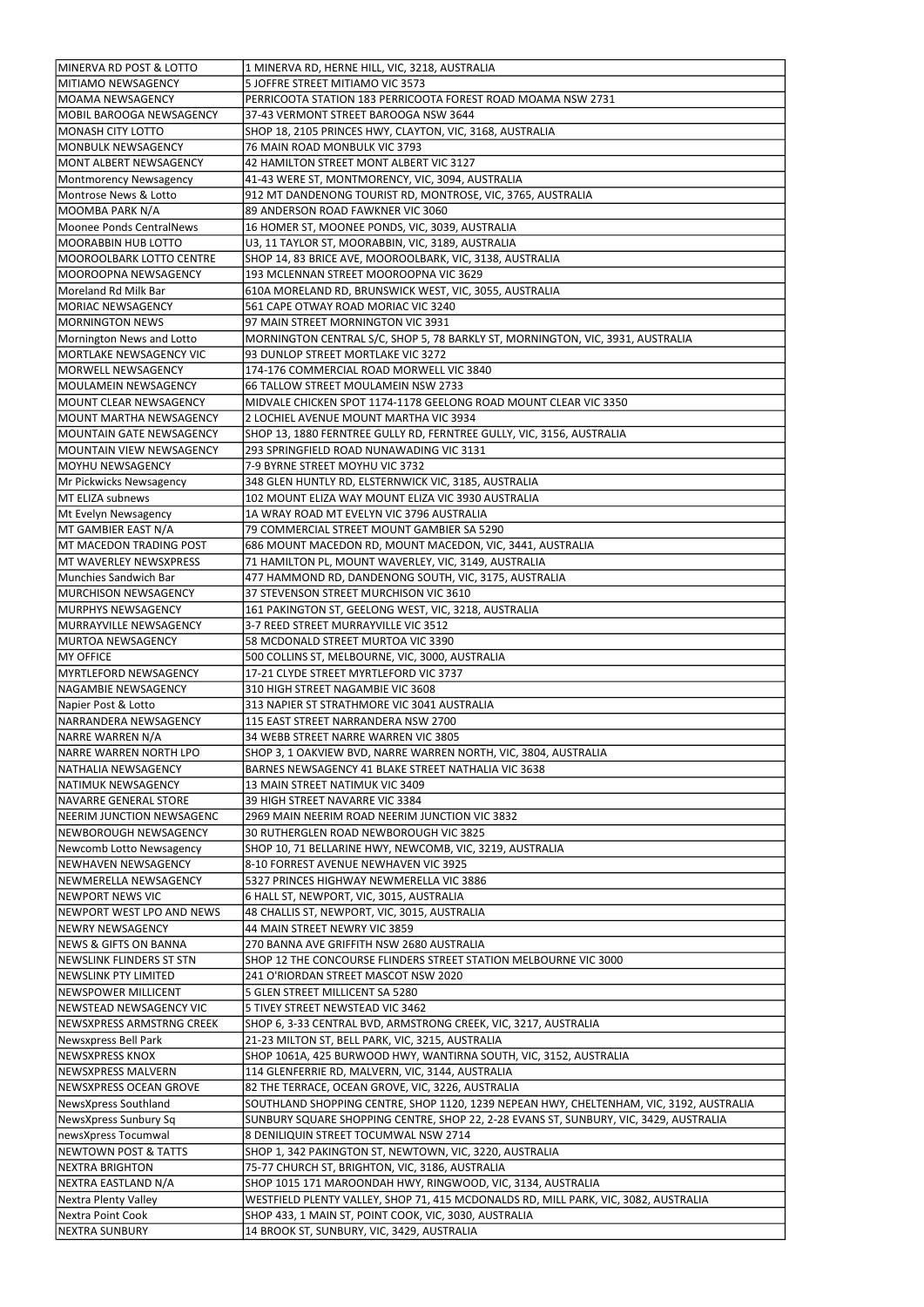| <b>NEXTRA WERRIBEE</b>                        | WERRIBEE PLAZA SHOP CENTRE, 123 HEATHS RD, WERRIBEE, VIC, 3030, AUSTRALIA                                       |
|-----------------------------------------------|-----------------------------------------------------------------------------------------------------------------|
| <b>NOBLE PARK NEWS &amp; TATTS</b>            | 22 DOUGLAS ST, NOBLE PARK, VIC, 3174, AUSTRALIA                                                                 |
| <b>NORMANBY NEWS &amp; LOTTO</b>              | 638 HIGH ST, THORNBURY, VIC, 3071, AUSTRALIA                                                                    |
| NORTH ALBURY NEWSAGENCY                       | 1082 MATE STREET NORTH ALBURY NSW 2640                                                                          |
| NORTH BRIGHTON N/A                            | 324 BAY STREET BRIGHTON VIC 3186                                                                                |
| INORTH BRUNSWICK TATTS                        | 877 SYDNEY RD, BRUNSWICK, VIC, 3056, AUSTRALIA                                                                  |
| NORTH EAST DISTRIBUTION                       | 13 GREENAWAY ST BULLEEN VIC 3105 AUSTRALIA                                                                      |
| INORTH ESSENDON NEWS&POST                     | 1085 MT ALEXANDER RD, ESSENDON, VIC, 3040, AUSTRALIA                                                            |
| NORTH MITCHAM NEWSAGENCY                      | 228 MITCHAM RD, MITCHAM, VIC, 3132, AUSTRALIA                                                                   |
| INORTH RINGWOOD NEWSAGENCY                    | 182 WARRANDYTE RD, RINGWOOD NORTH, VIC, 3134, AUSTRALIA                                                         |
|                                               |                                                                                                                 |
| North Road Lotto and Post                     | 609 HAWTHORN RD, BRIGHTON EAST, VIC, 3187, AUSTRALIA                                                            |
| <b>NORTH SUNSHINE POST NEWS</b>               | 69 MCINTYRE RD, SUNSHINE NORTH, VIC, 3020, AUSTRALIA                                                            |
| NORTHCOTE NEWSAGENCY                          | 335 HIGH STREET NORTHCOTE VIC 3070                                                                              |
| Northvale Newsagency                          | 901 SPRINGVALE ROAD MULGRAVE VIC 3170                                                                           |
| NOWA NOWA NEWSAGENCY                          | 2081 PRINCES HIGHWAY NOWA NOWA VIC 3887                                                                         |
| NULLAWARRE NEWSAGENCY                         | NULLAWARRE LPO 2227 TIMBOON-NULLAWARRE ROAD NULLAWARRE VIC 3268                                                 |
| NUMURKAH NEWSAGENCY                           | 76-78 MELVILLE STREET NUMURKAH VIC 3636                                                                         |
| NY Milkbar                                    | 40 FAWKNER ST, WESTMEADOWS, VIC, 3049, AUSTRALIA                                                                |
| <b>NYAH WEST NEWSAGENCY</b>                   | 132 MONASH AVENUE NYAH WEST VIC 3595                                                                            |
| NYORA GENERAL STORE                           | 13 MITCHELL STREET NYORA VIC 3987                                                                               |
| <b>OFFICER NEWSAGENCY</b>                     | 65 PRINCES FWY BP OUTBOUND OFFICER VIC 3809 AUSTRALIA                                                           |
| <b>OLSEN PLACE NEWSAGENCY</b>                 | 21 OLSEN PL, BROADMEADOWS, VIC, 3047, AUSTRALIA                                                                 |
| JOMEO NEWSAGENCY                              | 186 DAY AVENUE OMEO VIC 3898                                                                                    |
| <b>ORBOST NEWSAGENCY</b>                      | ORBOST LPO 136 NICHOLSON STREET ORBOST VIC 3888                                                                 |
| Ormond News & Lotto                           | 497 NORTH RD, ORMOND, VIC, 3204, AUSTRALIA                                                                      |
| <b>ORRONG POST</b>                            | 350 ORRONG RD, CAULFIELD NORTH, VIC, 3161, AUSTRALIA                                                            |
| <b>OSBORNE MILKBAR</b>                        | 225 OSBORNE ST, WILLIAMSTOWN, VIC, 3016, AUSTRALIA                                                              |
| OUYEN N/A                                     | 31 OKE STREET OUYEN VIC 3490                                                                                    |
| <b>OXLEY NEWSAGENCY</b>                       | OXLEY LPO 1152 SNOW ROAD OXLEY VIC 3678                                                                         |
| <b>PAKENHAM HEIGHTS MILKBAR</b>               | 28B AHERN RD, PAKENHAM, VIC, 3810, AUSTRALIA                                                                    |
| Pakenham Newsxpress                           | 99 MAIN ST, PAKENHAM, VIC, 3810, AUSTRALIA                                                                      |
| PALM PLAZA LOTTO & NA                         | KSK 1, 23-55 MCCRAE ST, DANDENONG, VIC, 3175, AUSTRALIA                                                         |
| PAMBULA NEWSAGENCY                            | 23-25 MONARA STREET PAMBULA NSW 2549                                                                            |
| <b>PANMURE NEWSAGENCY</b>                     | 8800 PRINCES HIGHWAY PANMURE VIC 3265                                                                           |
| <b>PANTON HILL GENERAL STORE</b>              | 800 MAIN RD HURSTBRIDGE VIC 3099 AUSTRALIA                                                                      |
| Paper Freight                                 | PAPERFREIGHT AUSTRALIA 28 GRANDLEE DRIVE WENDOUREE VIC 3355                                                     |
| <b>Parer Mixed Business</b>                   | 82 PARER RD, AIRPORT WEST, VIC, 3042, AUSTRALIA                                                                 |
|                                               |                                                                                                                 |
| <b>PARIS HOT BREAD</b>                        |                                                                                                                 |
|                                               | U1, 572 MAIN ST, MORDIALLOC, VIC, 3195, AUSTRALIA                                                               |
| Parkdale Grocer & Liquor                      | 200 COMO PDE W, PARKDALE, VIC, 3195, AUSTRALIA                                                                  |
| <b>PARKDALE NEWS LOTTO&amp;POST</b>           | 238 COMO PDE W, PARKDALE, VIC, 3195, AUSTRALIA                                                                  |
| <b>PASCOE VALE CENTRAL NEWS</b>               | 76 CUMBERLAND RD, PASCOE VALE, VIC, 3044, AUSTRALIA                                                             |
| <b>PATTERSON RD NEWS&amp;POST</b>             | 51-53 PATTERSON RD, BENTLEIGH, VIC, 3204, AUSTRALIA                                                             |
| <b>PAYNESVILLE NEWSAGENCY</b>                 | 65A ESPLANADE PAYNESVILLE VIC 3880                                                                              |
| Pearcedale subnews                            | 14/75-99 Baxter-Tooradin Rd Pearcedale VIC 3912                                                                 |
| <b>PENOLA NEWSAGENCY</b>                      | 37 CHURCH STREET PENOLA SA 5277                                                                                 |
| <b>PENSHURST NEWSAGENCY</b>                   | 86 BELL STREET PENSHURST VIC 3289                                                                               |
| <b>PENTREATH'S NEWSAGENCY</b>                 | 2-8 LOCKINGTON ROAD LOCKINGTON VIC 3563                                                                         |
| <b>PERCY ST NEWSAGENCY</b>                    | 51 PERCY STREET PORTLAND VIC 3305                                                                               |
| <b>PETERBOROUGH NEWSAGENCY</b>                | 185-189 MAIN STREET PETERBOROUGH SA 5422                                                                        |
| <b>PETERS CONVENIENCE STORE</b>               | 40 ILLAROO ST, CAPEL SOUND, VIC, 3940, AUSTRALIA                                                                |
| Pete's Corner Milk Bar                        | 1 WARREN RD, MORDIALLOC, VIC, 3195, AUSTRALIA                                                                   |
| <b>PHEASANT CREEK CONV. STOR</b>              | 200 OGRADYS ROAD PHEASANT CREEK VIC 3757                                                                        |
| <b>PINEWOOD NEWSAGENCY</b>                    | 59 CENTREWAY MOUNT WAVERLEY VIC 3149                                                                            |
| Plenty Luck News & Lotto                      | SHOP 7, 50 PLENTY RD, PRESTON, VIC, 3072, AUSTRALIA                                                             |
| POINT LONSDALE NEWS                           | 99 POINT LONSDALE RD, POINT LONSDALE, VIC, 3225, AUSTRALIA                                                      |
| POMONAL NEWSAGENCY                            | 3387 ARARAT-HALLS GAP ROAD POMONAL VIC 3381                                                                     |
| POOWONG NEWSAGENCY                            | 5 RANCEBY RD POOWONG VIC 3988 AUSTRALIA                                                                         |
| PORT ALBERT NEWSAGENCY                        | 49 TARRAVILLE ROAD PORT ALBERT VIC 3971                                                                         |
| PORT CAMPBELL NEWSAGENCY                      | 23 LORD STREET PORT CAMPBELL VIC 3269                                                                           |
| <b>PORT FAIRY NEWSAGENCY</b>                  | 68 SACKVILLE STREET PORT FAIRY VIC 3284                                                                         |
| PORT MACDONNELL GEN STORE                     | 45 MEYLIN STREET PORT MACDONNELL SA 5291                                                                        |
| PORT MELBOURNE NEWSAGENCY                     | 191 BAY ST, PORT MELBOURNE, VIC, 3207, AUSTRALIA                                                                |
| PORTARLINGTON NEWSAGENCY                      | U1, 60 NEWCOMBE ST, PORTARLINGTON, VIC, 3223, AUSTRALIA                                                         |
| POST MART PLUS-ALFRED HSP                     | ALFRED HOSPITAL, 4/55 COMMERCIAL RD, MELBOURNE, VIC, 3004, AUSTRALIA                                            |
| POSTAL PACKAGE SUB 1                          | 57 ELIZABETH ST EDENHOPE VIC 3318 AUSTRALIA                                                                     |
| PRAHRAN LOTTO                                 | SHOP 14, G/325 CHAPEL ST, PRAHRAN, VIC, 3181, AUSTRALIA                                                         |
| <b>PRESS &amp; GROCERS CO</b>                 | 393 WATTLETREE ROAD MALVERN EAST VIC 3145                                                                       |
| PRESTON TOWN HALL N/A                         | 249 MURRAY ROAD PRESTON VIC 3072                                                                                |
| PUCKLE STREET NEWSAGENCY                      | 45 PUCKLE ST, MOONEE PONDS VIC 3039, AUSTRALIA                                                                  |
| PYALONG NEWSAGENCY                            | PYALONG LPO 25A HIGH STREET PYALONG VIC 3521                                                                    |
| PYRAMID HILL NEWSAGENCY                       | 14 KELLY STREET PYRAMID HILL VIC 3575                                                                           |
| QUAMBATOOK NEWSAGENCY                         | 24 GUTHRIE STREET QUAMBATOOK VIC 3540                                                                           |
| QUEENSCLIFF VILLAGE NEWS<br>QV NEWS AND LOTTO | 72 HESSE ST, QUEENSCLIFF, VIC, 3225, AUSTRALIA<br>SHOP 57, L1, 220 LONSDALE ST, MELBOURNE, VIC, 3000, AUSTRALIA |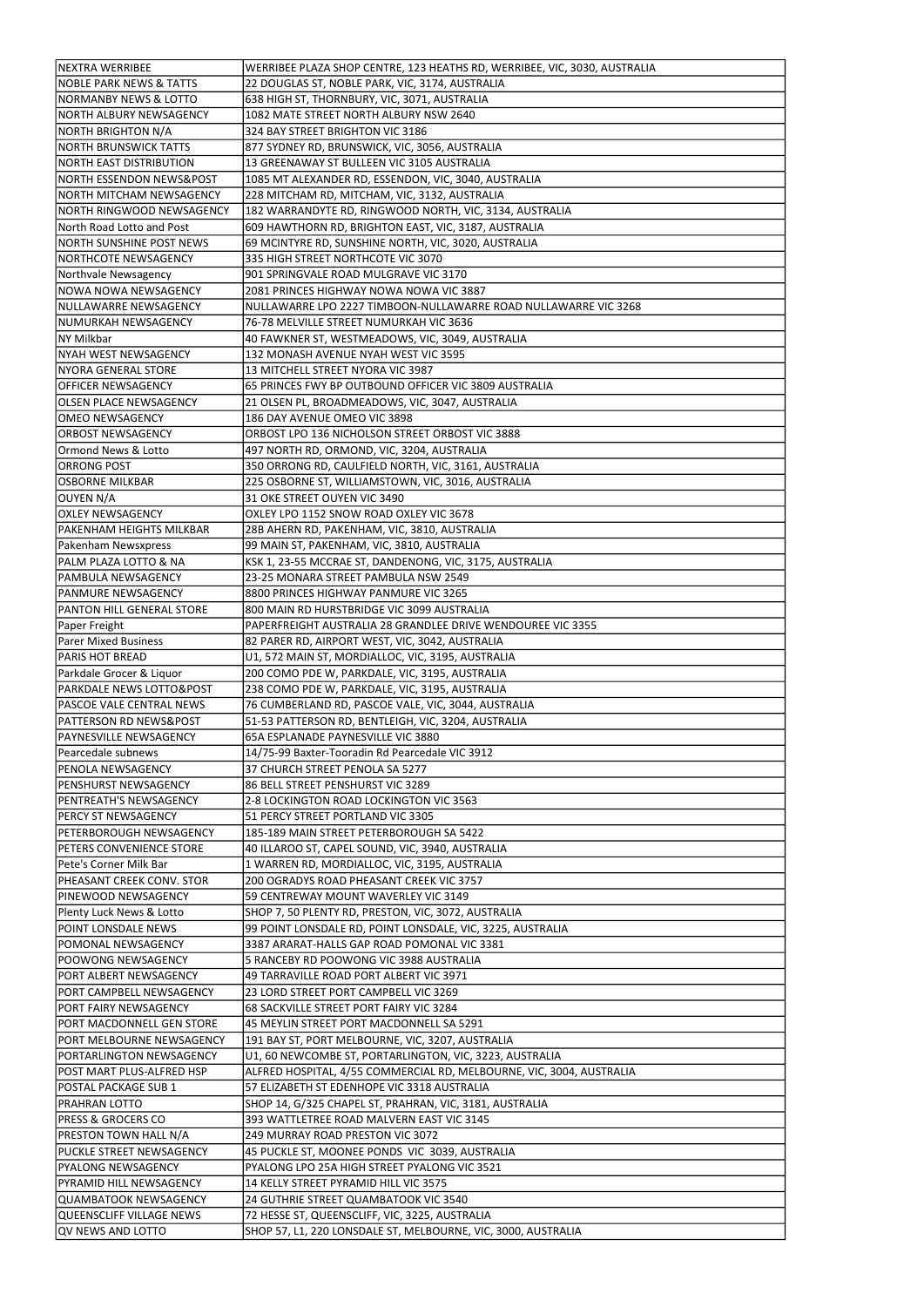| <b>RACECOURSE LUCKY NEWS</b>                        | 338/380 RACECOURSE RD, KENSINGTON, VIC, 3031, AUSTRALIA                                            |
|-----------------------------------------------------|----------------------------------------------------------------------------------------------------|
| RACECOURSE ROAD MILK BAR                            | SHOP 5, 58 RACECOURSE RD, PAKENHAM, VIC, 3810, AUSTRALIA                                           |
| RAILWAY PARADE MILK BAR                             | 114 RAILWAY PDE, SEAFORD, VIC, 3198, AUSTRALIA                                                     |
| <b>IRAINBOW NEWSAGENCY</b>                          | 43 FEDERAL STREET RAINBOW VIC 3424                                                                 |
| <b>RANGEVIEW POST &amp; LOTTO</b>                   | 566 MITCHAM RD, MITCHAM, VIC, 3132, AUSTRALIA                                                      |
| <b>RATHDOWNE NEWS AND LOTTO</b>                     | 410 RATHDOWNE ST, CARLTON NORTH, VIC, 3054, AUSTRALIA                                              |
| <b>RED CLIFFS NEWSAGENCY</b>                        | 229A INDI AVENUE RED CLIFFS VIC 3496                                                               |
| <b>RED HILL SOUTH NEWSAGENCY</b>                    | 203 RED HILL ROAD RED HILL SOUTH VIC 3937                                                          |
| <b>IRED ROBIN MILK BAR</b>                          | 35 HEREFORD RD, MOUNT EVELYN, VIC, 3796, AUSTRALIA                                                 |
| <b>REINHEIMER'S NEWSAGENCY</b>                      | 145 KOROIT STREET WARRNAMBOOL VIC 3280                                                             |
| <b>IReservoir subnews</b>                           | 36 EDWARDS ST RESERVOIR VIC 3073 AUSTRALIA                                                         |
| <b>RHYLL NEWSAGENCY</b>                             | 41 BEACH ROAD RHYLL VIC 3923                                                                       |
| Riddells Creek Post&News                            | 80A-80B MAIN RD, RIDDELLS CREEK, VIC, 3431, AUSTRALIA                                              |
| IRIPPLESIDE POST & LOTTO                            | 185 MELBOURNE RD, RIPPLESIDE, VIC, 3215, AUSTRALIA                                                 |
| <b>ROBE NEWSAGENCY</b>                              | 11 VICTORIA STREET ROBE SA 5276                                                                    |
| ROBERTS MILKBAR                                     | 63 ROBERTS ST, WEST FOOTSCRAY, VIC, 3012, AUSTRALIA                                                |
| ROCHESTER NEWSAGENCY                                | 8 GILLIES STREET ROCHESTER VIC 3561                                                                |
| ROKEWOOD GENERAL STORE                              | 57 FERRARS STREET ROKEWOOD VIC 3330                                                                |
| ROSANNA NEWSAGENCY                                  | 135 LOWER PLENTY ROAD ROSANNA VIC 3084                                                             |
| ROSEBUD N/A                                         | 1083 NEPEAN HWY, ROSEBUD, VIC, 3939, AUSTRALIA                                                     |
| ROUNDABOUT subnews                                  | 85 FLETCHER ST ESSENDON VIC 3040 AUSTRALIA                                                         |
|                                                     |                                                                                                    |
| ROWVILLE DISTRIBUTION                               | 3 HI-TECH PLACE ROWVILLE VIC 3178                                                                  |
| Roxburgh Park News&Lotto                            | SHOP 11, 250 SOMERTON RD, ROXBURGH PARK, VIC, 3064, AUSTRALIA<br>1 CROMIE STREET RUPANYUP VIC 3388 |
| <b>IRUPANYUP NEWSAGENCY</b>                         |                                                                                                    |
| <b>RUSHWORTH GLDN NUGGET</b>                        | 15 HIGH STREET RUSHWORTH VIC 3612                                                                  |
| RUTHERGLEN NEWSAGENCY                               | 128-130 MAIN STREET RUTHERGLEN VIC 3685                                                            |
| <b>RYE NEWS</b>                                     | 2369-2371 POINT NEPEAN RD, RYE, VIC, 3941, AUSTRALIA                                               |
| <b>SANDOWN CELLARS</b>                              | 120 POLICE RD SPRINGVALE, VIC, 3171, AUSTRALIA                                                     |
| SANDRINGHAM NEWSAGENCY                              | 18-34 STATION STREET SANDRINGHAM VIC 3191                                                          |
| <b>SANDY POINT NEWSAGENCY</b>                       | 107 BEACH PARADE SANDY POINT VIC 3959                                                              |
| SCARSDALE NEWSAGENCY                                | SCARSDALE LPO 2069 GLENELG HIGHWAY SCARSDALE VIC 3351                                              |
| <b>SCORESBY NEWSAGENCY</b>                          | 14 DARRYL ST SCORESBY VIC 3179                                                                     |
| <b>SEA LAKE NEWSAGENCY</b>                          | 54 BEST STREET SEA LAKE VIC 3533                                                                   |
| <b>SEAFORD NEWSAGENCY</b>                           | 124 NEPEAN HIGHWAY SEAFORD VIC 3198                                                                |
| <b>SEDDON LUCKY 8 TATTS &amp; NA</b>                | 74 CHARLES ST, SEDDON, VIC, 3011, AUSTRALIA                                                        |
| <b>SERPENTINE GEN STORE VIC</b>                     | 4683 LODDON VALLEY HIGHWAY SERPENTINE VIC 3517                                                     |
| lseymour newsagency                                 | 66 STATION STREET SEYMOUR VIC 3660                                                                 |
| Seymour Sth Post & Lotto                            | 75 ANZAC AVE, SEYMOUR SOUTH, VIC, 3660, AUSTRALIA                                                  |
|                                                     |                                                                                                    |
| ISHARLAND ROAD MILK BAR                             | 42 SHARLAND RD, CORIO, VIC, 3214, AUSTRALIA                                                        |
| ISIMPSON NEWSAGENCY                                 | 4 BARRAMUL STREET SIMPSON VIC 3266                                                                 |
| <b>SKIPTON NEWSAGENCY</b>                           | 40-44 MONTGOMERY STREET SKIPTON VIC 3361                                                           |
| <b>SNAKE VALLEY NEWSAGENCY</b>                      | SNAKE VALLEY GENERAL STORE 865 LINTON-CARNGHAM ROAD SNAKE VALLEY VIC 3351                          |
| <b>SOMERS MILK BAR</b>                              | 21 SOMERS PDE, ALTONA, VIC, 3018, AUSTRALIA                                                        |
| <b>SOMERVILLE DELI</b>                              | 547 SOMERVILLE RD, SUNSHINE WEST, VIC, 3020, AUSTRALIA                                             |
| Somerville News & Tatts                             | SOMERVILLE PLAZA, SHOP 24, 17 ERAMOSA RD W, SOMERVILLE, VIC, 3912, AUSTRALIA                       |
| SOTHEA THEA MILK BAR                                | 298 FOREST RD, THE BASIN, VIC, 3154, AUSTRALIA                                                     |
| SOUTH EASTERN DIST SERVIC                           | 24-40 FRANKSTON-DANDENONG ROAD DANDENONG SOUTH VIC 3175                                            |
| SOUTHCITY NEWSAGENCY                                | SOUTHCITY SHOPPING CENTRE 1-7 TANDA PLACE GLENFIELD PARK NSW 2650                                  |
| SOUTHERN CROSS MILK BAR                             | 290 JAMES COOK DR, ENDEAVOUR HILLS, VIC, 3802, AUSTRALIA                                           |
| SOUTHERN DISTN. VIC                                 | 7 MICKLE STREET DANDENONG SOUTH VIC 3175                                                           |
| SOUTHLANDS NEWSAGENCY                               | SOUTHLANDS SHOPPING CENTRE 105 MAWSON DRIVE MAWSON ACT 2607                                        |
| SOUTHVALE NEWSAGENCY                                | 565 SPRINGVALE RD, SPRINGVALE SOUTH, VIC, 3172, AUSTRALIA                                          |
| Spotswood Post News                                 | 81 HUDSONS RD, SPOTSWOOD, VIC, 3015, AUSTRALIA                                                     |
| SPRINGVALE PLAZA PHARMACY                           | SHOP 3, 792-806 HEATHERTON RD, SPRINGVALE SOUTH, VIC, 3172, AUSTRALIA                              |
| <b>ST ALBANS NEWS</b>                               | 304 MAIN RD E, ST ALBANS, VIC, 3021, AUSTRALIA                                                     |
| <b>ST ANDREW SUB AGENCY</b>                         | 800 HEIDELBERG-KINGLAKE ROAD HURSTBRIDGE VIC 3099                                                  |
| <b>IST ARNAUD NEWSAGENCY</b>                        | 53 NAPIER STREET ST ARNAUD VIC 3478                                                                |
| St Leonards News & Post                             | 1376 MURRADOC ROAD ST LEONARDS VIC 3223                                                            |
| <b>ST PAULS RD GENERAL STORE</b>                    | 69 ST PAULS RD, SORRENTO, VIC, 3943, AUSTRALIA                                                     |
| <b>STATION STREET LOTTO</b>                         | 400 STATION ST, THORNBURY, VIC, 3071, AUSTRALIA                                                    |
| <b>STAWELL NEWSAGENCY</b>                           | 116 MAIN STREET STAWELL VIC 3380                                                                   |
|                                                     | 308-310 RAYMOND STREET SALE VIC 3850                                                               |
| STRATFORD NEWSAGENCY                                | 60 TYERS STREET STRATFORD VIC 3862                                                                 |
| <b>STEWART'S NEWSAGENCY</b><br>STRATHEARNGLEN STORE | 10 STRATHEARN DR, SUNBURY, VIC, 3429, AUSTRALIA                                                    |
| Strathmerton Gen Store                              | 43-45 BANK ST, COBRAM, VIC, 3644, AUSTRALIA                                                        |
| STRATHMORE VLG MILKBAR                              | 287 NAPIER ST, STRATHMORE, VIC, 3041, AUSTRALIA                                                    |
| STUDBAY MILKBAR                                     | 69 STUD RD, BAYSWATER, VIC, 3153, AUSTRALIA                                                        |
| <b>SUB 1 MAHONY (KANGAROO ST)</b>                   | 168 HIGH ST WODONGA VIC 3690 AUSTRALIA                                                             |
| SUB 2 PERCY ST                                      | 51 PERCY ST PORTLAND VIC 3305 AUSTRALIA                                                            |
| <b>SUB 5 SNAKE VALLEY</b>                           | 865 Linton-Carngham Rd Snake Valley 3351 vic                                                       |
| Sunny Convenience Store                             | 44 WANTIRNA RD, RINGWOOD, VIC, 3134, AUSTRALIA                                                     |
| <b>SUNSHINE NA &amp; LUCKY LOTTO</b>                | 3/282 HAMPSHIRE RD, SUNSHINE, VIC, 3020, AUSTRALIA                                                 |
| <b>SUNSHINE NEWS &amp; LOTTO</b>                    | SUNSHINE PLAZA, SHOP T11, 324-328 HAMPSHIRE RD, SUNSHINE, VIC, 3020, AUSTRALIA                     |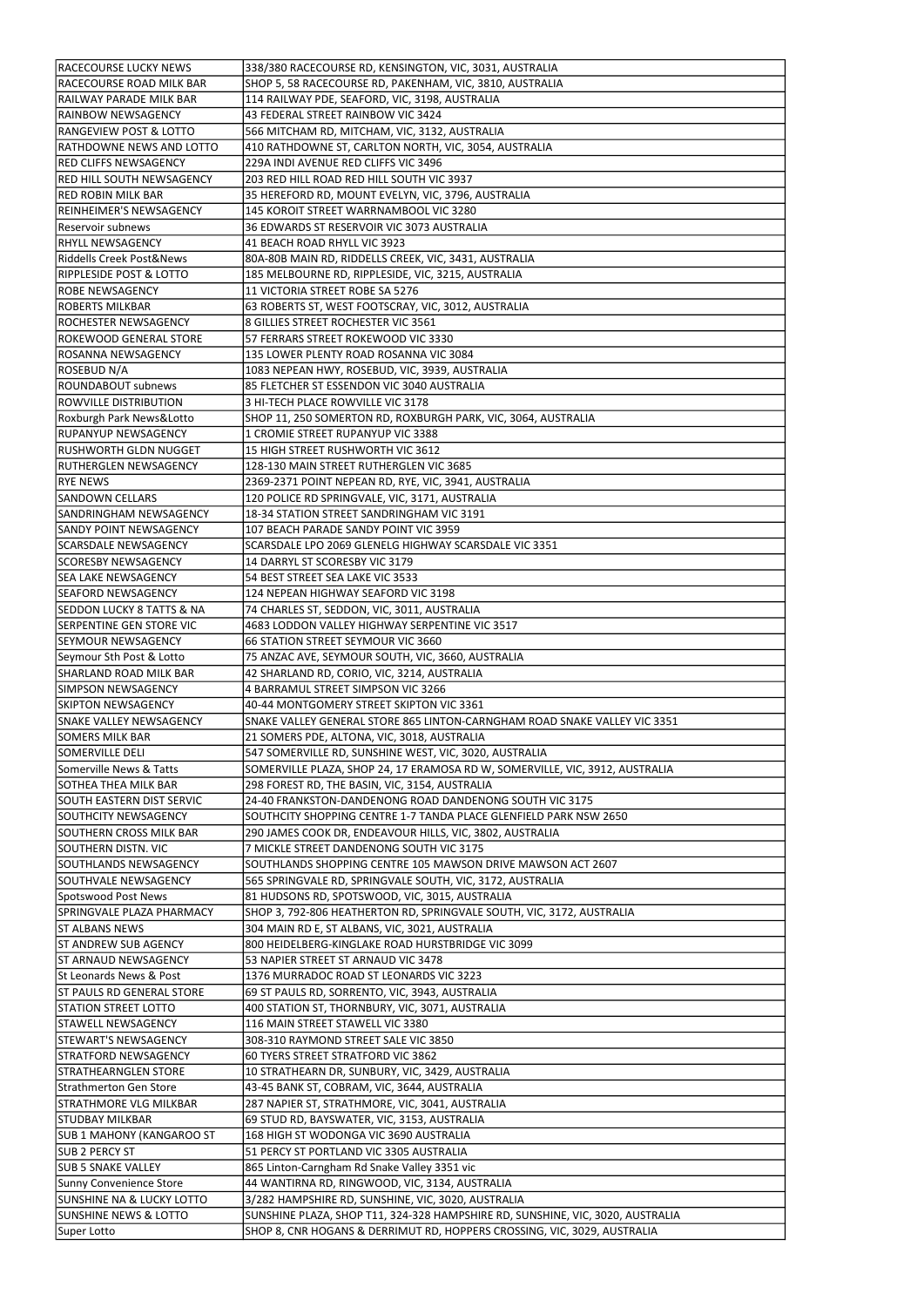| <b>SWAN HILL NEWSAGENCY</b>          | 212 CAMPBELL STREET SWAN HILL VIC 3585                                                   |
|--------------------------------------|------------------------------------------------------------------------------------------|
| <b>SWAN REACH NEWSAGENCY</b>         | 2025 PRINCES HWY, SWAN REACH, VIC, 3903, AUSTRALIA                                       |
| <b>SWAN ST NEWSAGENCY</b>            | 108 SOMERSET STREET RICHMOND VIC 3121                                                    |
|                                      |                                                                                          |
| lswanpool newsagency                 | SWANPOOL GENERAL STORE AND ROADHOUSE 2373 MIDLAND HIGHWAY SWANPOOL VIC 3673              |
| SWIFTS CREEK NEWSAGENCY              | ALBION HOTEL 6880 GREAT ALPINE ROAD SWIFTS CREEK VIC 3896                                |
| <b>SWITCHBACK CELLARS</b>            | 83-85 SWITCHBACK RD, CHIRNSIDE PARK, VIC, 3116, AUSTRALIA                                |
| SYDNEY RD LUCKY LOTTO&NEW            | 398 SYDNEY RD, BRUNSWICK, VIC, 3056, AUSTRALIA                                           |
| <b>TAGGERTY NEWSAGENCY</b>           | 26 TAGGERTY-THORNTON RD TAGGERTY VIC 3714                                                |
| <b>TALBOT NEWSAGENCY</b>             | 5 CAMP ST TALBOT VIC 3371                                                                |
| TALLANGATTA NEWSAGENCY               | 65 TOWONG STREET TALLANGATTA VIC 3700                                                    |
| <b>TALLAROOK NEWSAGENCY</b>          | 36 MAIN ROAD TALLAROOK VIC 3659                                                          |
| TALLYGAROOPNA LPO & NEWSA            | TALLYGAROOPNA LPO 4 VICTORIA STREET TALLYGAROOPNA VIC 3634                               |
| <b>TANGAMBALANGA NA</b>              | 168 HIGH ST, WODONGA, VIC, 3690, AUSTRALIA                                               |
| <b>TANKERTON NEWSAGENCY</b>          | 289 TANKERTON ROAD FRENCH ISLAND VIC 3921                                                |
| Target Lotto & News                  | SHOP 9, 50 OLD GEELONG RD, HOPPERS CROSSING, VIC, 3029, AUSTRALIA                        |
| <b>TARWIN LOWER -02</b>              | 47 RIVER DRIVE TARWIN LOWER VIC 3956                                                     |
| <b>TARWIN LOWER NEWSAGENCY</b>       | 47 RIVER DRIVE TARWIN LOWER VIC 3956                                                     |
|                                      |                                                                                          |
| <b>TASTY FRESH FTG</b>               | 15 KEVIN AVENUE FERNTREE GULLY VIC 3156                                                  |
| TASTY FRESH TULLA                    | 45 BEVERAGE DRIVE TULLAMARINE VIC 3043                                                   |
| <b>TATTS LOTTO/COS TOYS</b>          | 358 KEILOR RD, NIDDRIE, VIC, 3042, AUSTRALIA                                             |
| <b>TATURA NEWSAGENCY</b>             | 138 HOGAN STREET TATURA VIC 3616                                                         |
| TAWONGA SOUTH NEWSAGENCY             | TAWONGA SOUTH LPO 221 KIEWA VALLEY HIGHWAY TAWONGA SOUTH VIC 3698                        |
| <b>Taylors Lakes Lucky News</b>      | TAYLORS LAKES SHOPPING CENTRE, SHOP 8, 3 MELTON HWY, TAYLORS LAKES, VIC, 3038, AUSTRALIA |
| <b>TAZETU PTY LTD</b>                | 1-7 BEGA STREET TATHRA NSW 2550                                                          |
| <b>TEESDALE NEWSAGENCY</b>           | 1071 BANNOCKBURN-SHELFORD ROAD TEESDALE VIC 3328                                         |
| <b>TERANG NEWSAGENCY</b>             | 84 HIGH STREET TERANG VIC 3264                                                           |
| <b>THE DREAM SHOP</b>                | SHOP 8, 598-618 MAIN ST, MORDIALLOC, VIC, 3195, AUSTRALIA                                |
| <b>THE ELAINE FARMACY</b>            | 5266 MIDLAND HIGHWAY ELAINE VIC 3334                                                     |
| THE LINKS LUCKY LOTTO                | U6, 348 WARRIGAL RD, OAKLEIGH SOUTH, VIC, 3167, AUSTRALIA                                |
| The Lucky Charm Airport W            | WESTFIELD SHOPPING CENTRE, 73/29-35 LOUIS ST, AIRPORT WEST, VIC, 3042, AUSTRALIA         |
| <b>THE LUCKY CHARM CRAIGIEBN</b>     | CRAIGIEBURN CENTRAL, C16, 340 CRAIGIEBURN RD, CRAIGIEBURN, VIC, 3064, AUSTRALIA          |
| THE PATCH NEWSAGENCY                 | 16 THE PATCH ROAD THE PATCH VIC 3792                                                     |
| <b>THE PINES LOTTO&amp;CONFCTRY</b>  | STOCKLAND THE PINES, U33, 181 REYNOLDS RD, DONCASTER EAST, VIC, 3109, AUSTRALIA          |
| Thomastown Newsagency                | 223 HIGH ST, THOMASTOWN, VIC, 3074, AUSTRALIA                                            |
| THOMPSON ROAD NEWS & LOTT            | 123A THOMPSONS ROAD BULLEEN VIC 3105                                                     |
| <b>THORNTON GENERAL STORE</b>        | 1365 TAGGERTY-THORNTON ROAD THORNTON VIC 3712                                            |
| THRIFT PARK LOTTERIES                | SHOP 9, 171-187 NEPEAN HWY, MENTONE, VIC, 3194, AUSTRALIA                                |
| <b>TIMBOON NEWSAGENCY</b>            | 17 MAIN STREET TIMBOON VIC 3268                                                          |
| <b>TINAMBA NEWSAGENCY</b>            | 2 TRARALGON-MAFFRA ROAD TINAMBA VIC 3859                                                 |
| <b>TONGALA NEWSAGENCY</b>            | 88 MANGAN STREET TONGALA VIC 3621                                                        |
|                                      |                                                                                          |
| <b>TOOLERN VALE NEWSAGENCY</b>       | 1486-1490 DIGGERS REST-COIMADAI ROAD TOOLERN VALE VIC 3337                               |
| <b>TOOLEYBUC NEWSAGENCY</b>          | 57 MURRAY STREET TOOLEYBUC NSW 2736                                                      |
| <b>TOOLLEEN NEWSAGENCY</b>           | 2020 NORTHERN HIGHWAY TOOLLEEN VIC 3551                                                  |
| TOONGABBIE NEWSAGENCY VIC            | 43 MAIN STREET TOONGABBIE VIC 3856                                                       |
| <b>TOORA NEWSAGENCY</b>              | 52 STANLEY STREET TOORA VIC 3962                                                         |
| <b>TOORADIN NEWSAGENCY</b>           | 92 SOUTH GIPPSLAND HIGHWAY TOORADIN VIC 3980                                             |
| <b>TOORAK VILLAGE NEWSAGENCY</b>     | 479 TOORAK ROAD TOORAK VIC 3142                                                          |
| <b>TORQUAY NEWSAGENCY</b>            | 20 GILBERT STREET TORQUAY VIC 3228                                                       |
| <b>TORRUMBARRY NEWSAGENCY</b>        | TORRUMBARRY LPO 2594 MURRAY VALLEY HIGHWAY TORRUMBARRY VIC 3562                          |
| TOWERHILL NEWS & LOTTO               | SHOP 5, 145 FRANKSTON-FLINDERS RD, FRANKSTON, VIC, 3199, AUSTRALIA                       |
| TRAFALGAR NEWSAGENCY                 | 97 PRINCES HIGHWAY TRAFALGAR VIC 3824                                                    |
| <b>TRARALGON NEWSAGENCY</b>          | 51-53 FRANKLIN STREET TRARALGON VIC 3844                                                 |
| Triple 888 Milk Bar                  | 312 BLACKSHAWS RD, ALTONA NORTH, VIC, 3025, AUSTRALIA                                    |
| <b>TSG Brimbank</b>                  | SHOP T83, CNR NEALE & STATION RD, DEER PARK, VIC, 3023, AUSTRALIA                        |
| <b>TSG Eastland</b>                  | SHOP K126, 171 MAROONDAH HWY, RINGWOOD, VIC, 3134, AUSTRALIA                             |
| TSG Kilsyth                          | CHURINGA SHOPPING CENTRE, SHOP 2, 534-542 MT DANDENONG RD, KILSYTH, VIC, 3137, AUSTRALIA |
| <b>TSG Melton Lotto</b>              | 293-295 HIGH ST, MELTON, VIC, 3337, AUSTRALIA                                            |
| <b>TUCKER RD COFFEE MERCHANT</b>     | 71A TUCKER RD, BENTLEIGH, VIC, 3204, AUSTRALIA                                           |
| <b>TULLAMARINE NEWSAGENCY</b>        | 191 MELROSE DRIVE TULLAMARINE VIC 3043                                                   |
| <b>TUNGAMAH NEWSAGENCY</b>           | 35-37 BARR STREET TUNGAMAH VIC 3728                                                      |
| <b>TURVEY PARK NEWSAGENCY</b>        | 68 FERNLEIGH ROAD MOUNT AUSTIN NSW 2650                                                  |
| <b>TYERS N/A &amp; GENERAL STORE</b> | <b>GENERAL STORE 80 MAIN ROAD TYERS VIC 3844</b>                                         |
| JULTIMA NEWSAGENCY                   | 6 DILLON ST ULTIMA VIC 3544                                                              |
| UPPER BEACONSFIELD NEWSAG            | 12-14 OLD PRINCES HIGHWAY BEACONSFIELD VIC 3807                                          |
| UPPER FERNTREE GULLY NA              | FERNTREE GULLY PLAZA, 1202 BURWOOD HWY, UPPER FERNTREE GULLY, VIC, 3156, AUSTRALIA       |
| UPWEY NEWSAGENCY                     | 18 MAIN ST, UPWEY, VIC, 3158, AUSTRALIA                                                  |
| URANA NEWSAGENCY                     | 2 ANNA STREET URANA NSW 2645                                                             |
| URANQUINTY NEWSAGENCY                | 28 MORGAN STREET URANQUINTY NSW 2652                                                     |
|                                      |                                                                                          |
| Vermont Newsagency                   | 600 CANTERBURY RD, VERMONT, VIC, 3133, AUSTRALIA                                         |
| <b>VERMONT SOUTH NEWSAGENCY</b>      | SHOP 14, 495 BURWOOD HWY, VERMONT SOUTH, VIC, 3133, AUSTRALIA                            |
| <b>Village Fruits</b>                | 106-108 MOUNT ELIZA WAY, MOUNT ELIZA, VIC, 3930, AUSTRALIA                               |
| <b>VILLAGE GLEN SHOP</b>             | 335 EASTBOURNE RD, CAPEL SOUND, VIC, 3940, AUSTRALIA                                     |
| <b>VIOLET TOWN NEWSAGENCY</b>        | 32 COWSLIP STREET VIOLET TOWN VIC 3669                                                   |
| WAHGUNYAH NEWSAGENCY                 | 24 FOORD STREET WAHGUNYAH VIC 3687                                                       |